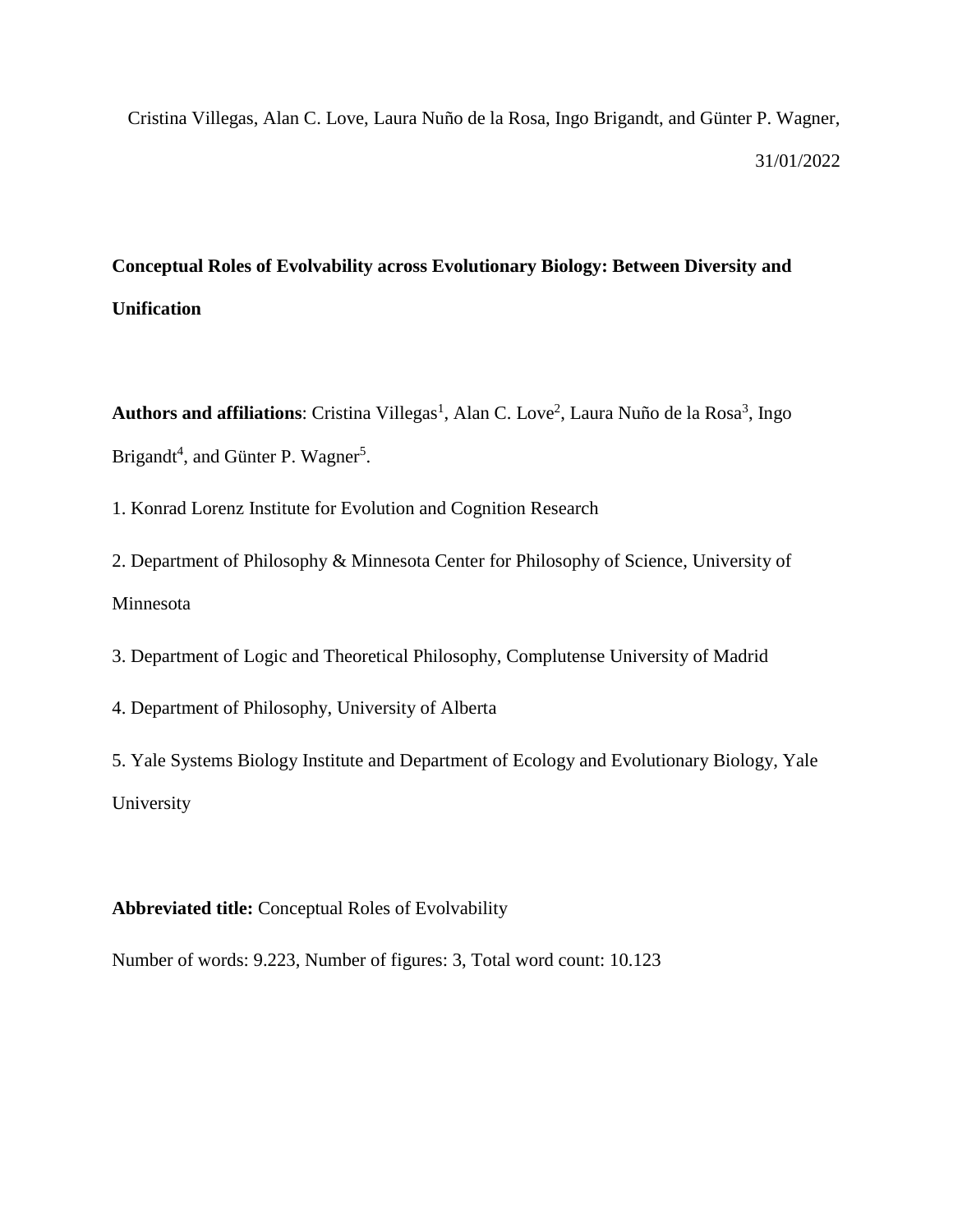#### **Abstract**

A number of biologists and philosophers have noted the diversity of interpretations of evolvability in contemporary evolutionary research. Different clusters of research identified by co-citation patterns or shared methodological orientation sometimes concentrate on distinct conceptions of evolvability. We examine five different activities where the notion of evolvability plays conceptual roles in evolutionary biological investigation: setting a research agenda, characterization, explanation, prediction, and control. Our analysis of representative examples demonstrates how different conceptual roles of evolvability are quasi-independent and yet exhibit important relationships across scientific activities. It also provides us with the resources to detail two distinct strategies for how evolvability can help to synthesize disparate areas of research and thereby potentially serve as a unifying concept in evolutionary biology.

**Keywords**: characterization, concepts, control, evolvability, explanation, prediction, research agenda, unification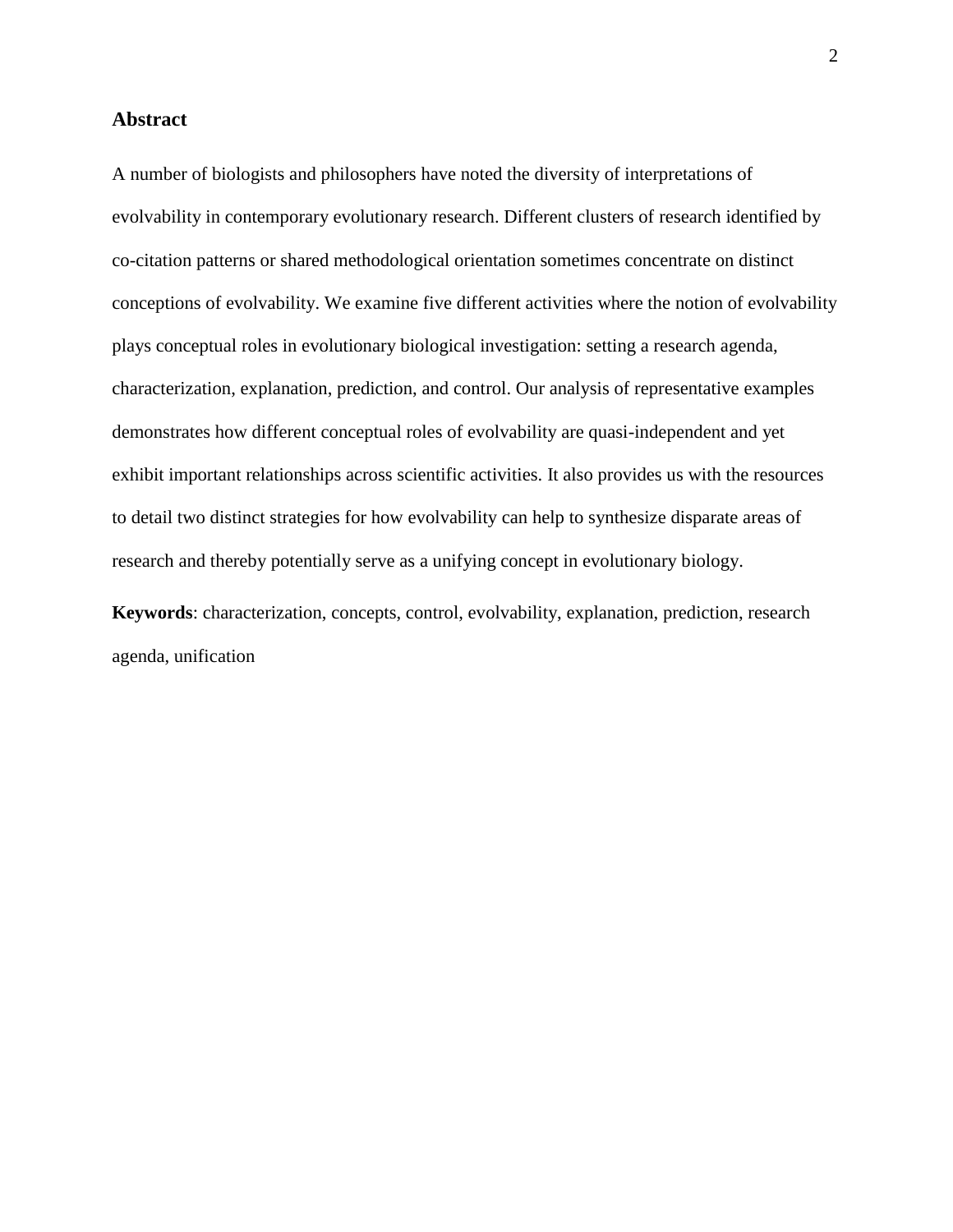#### **1 Introduction**

Evolvability is a property of living systems that refers broadly to their capacity, ability, or potential to evolve. However, the property is conceptualized in different ways when used by biologists (see also Brigandt et al. this volume). For example, some researchers attribute evolvability to populations and construe it in terms of the ability to respond to selection (Houle 1992), whereas others attribute evolvability to organisms and understand it as the capacity to generate heritable phenotypic variation (Wagner and Altenberg 1996, Kirschner and Gerhart 1998). A number of biologists and philosophers have noted the diverse interpretations of evolvability found in contemporary evolutionary research, leading Brown (2014) to describe the evolvability literature as a mess that needs to be cleaned up.

One philosophical response to this situation is to identify a central or core meaning for the concept of evolvability. Differences in conceptualization are then understood as mere variations on this primary or basic meaning, such as "the joint causal influence of ... internal features [of populations] on the outcomes of evolution" (Brown 2014, 549). However, it quickly becomes difficult to specify what counts as an internal feature of a population (Love 2003). Similar difficulties arise when attempts are made to identify the essence of a scientific concept (e.g., "gene"; Griffiths and Stotz 2013). Another response is to argue that diverse interpretations correspond to distinct phenomena (Pigliucci 2008a), though this raises the question of why the same term "evolvability" is used.

A third response is to analyze what these different conceptualizations accomplish in scientific reasoning. It assumes that the variation in conceptualization is there for a reason and plays some functional *role*. Understanding these functional roles is potentially relevant to ongoing empirical inquiry because, once understood, they can be more actively marshaled to perform scientific tasks. Complementary possibilities for functional roles include: 1) tracking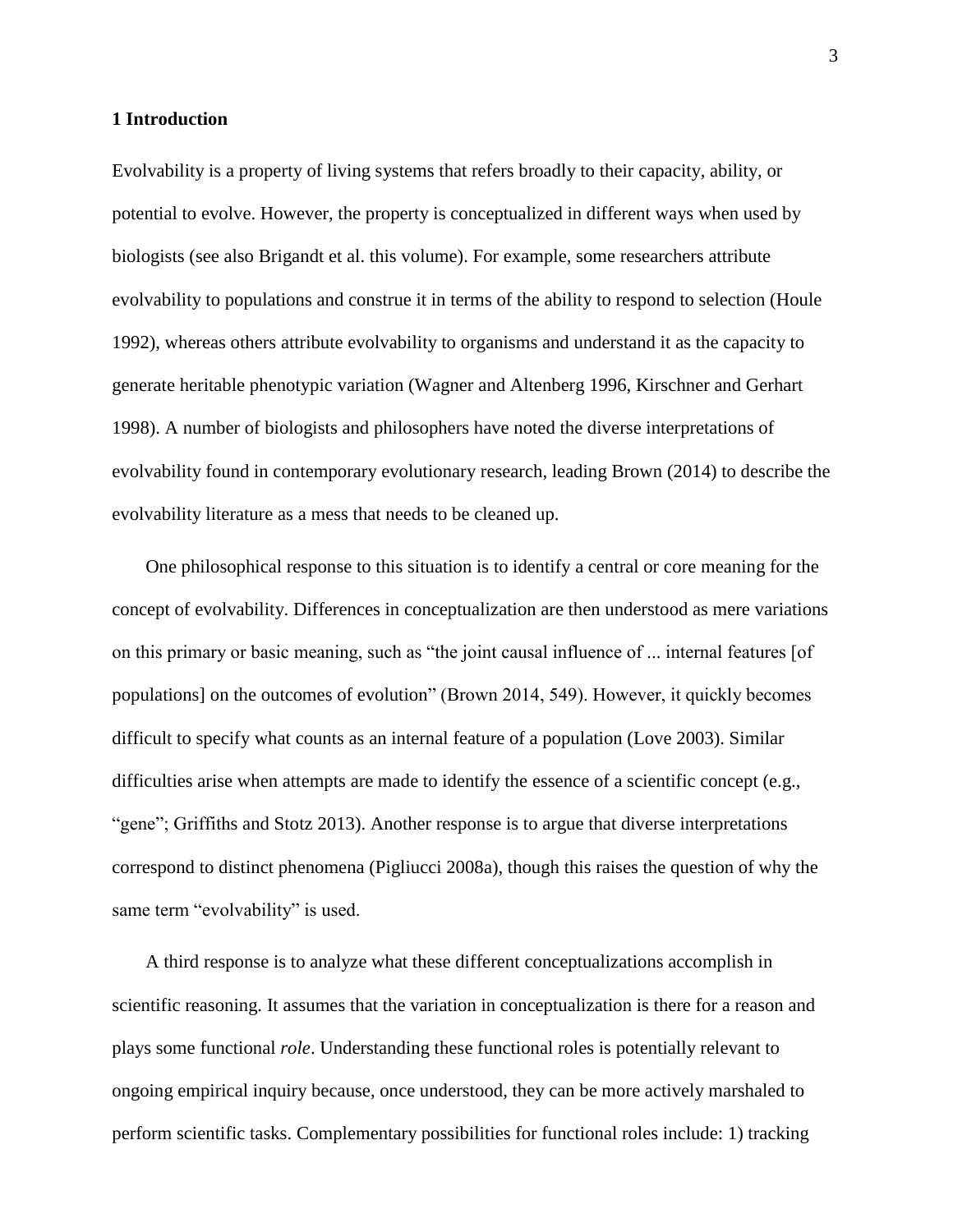distinct methodological approaches to a phenomenon of interest, 2) representing distinct scientific aims (either within or across disciplines), and 3) locating different commitments about the significance of a concept within a set of theoretical assumptions (e.g., is it central or peripheral to a particular explanation?) or with respect to its range of application (e.g., is the concept intended to apply only under particular circumstances or be fully general?). The present analysis adopts this orientation and is motivated by empirical evidence that points toward these possible functional roles being operative across evolvability research.

A recent, large-scale citation analysis demonstrates that there are several co-citation clusters of research that concentrate on distinct conceptions of evolvability, either from a specific disciplinary or shared methodological orientation (Nuño de la Rosa 2017). These clusters map onto six broad disciplinary approaches: evo-devo, complex network analysis, molecular evolution, population genetics, quantitative genetics, and macroevolutionary studies. However, the clusters overlap and do not cleanly separate along disciplinary lines. This overlap is suggestive of links across different fields of evolutionary inquiry that might correspond to different functional roles. These links could help to synthesize associated theoretical commitments among conceptions of evolvability and their evidential underpinnings into a more general perspective on evolutionary processes.

This chapter takes as its starting point the different interpretations of evolvability and these intriguing patterns of usage within and across research clusters. We leverage this diversity to address the question of what *conceptual roles* evolvability plays across evolutionary biology. In particular, we identify and examine multiple scientific activities where the concept of evolvability plays a role in evolutionary biological investigation: setting a research agenda, characterization, explanation, prediction, and control. Our primary goal is to better grasp how the notion of evolvability is functioning in the investigative practices of evolutionary biologists. The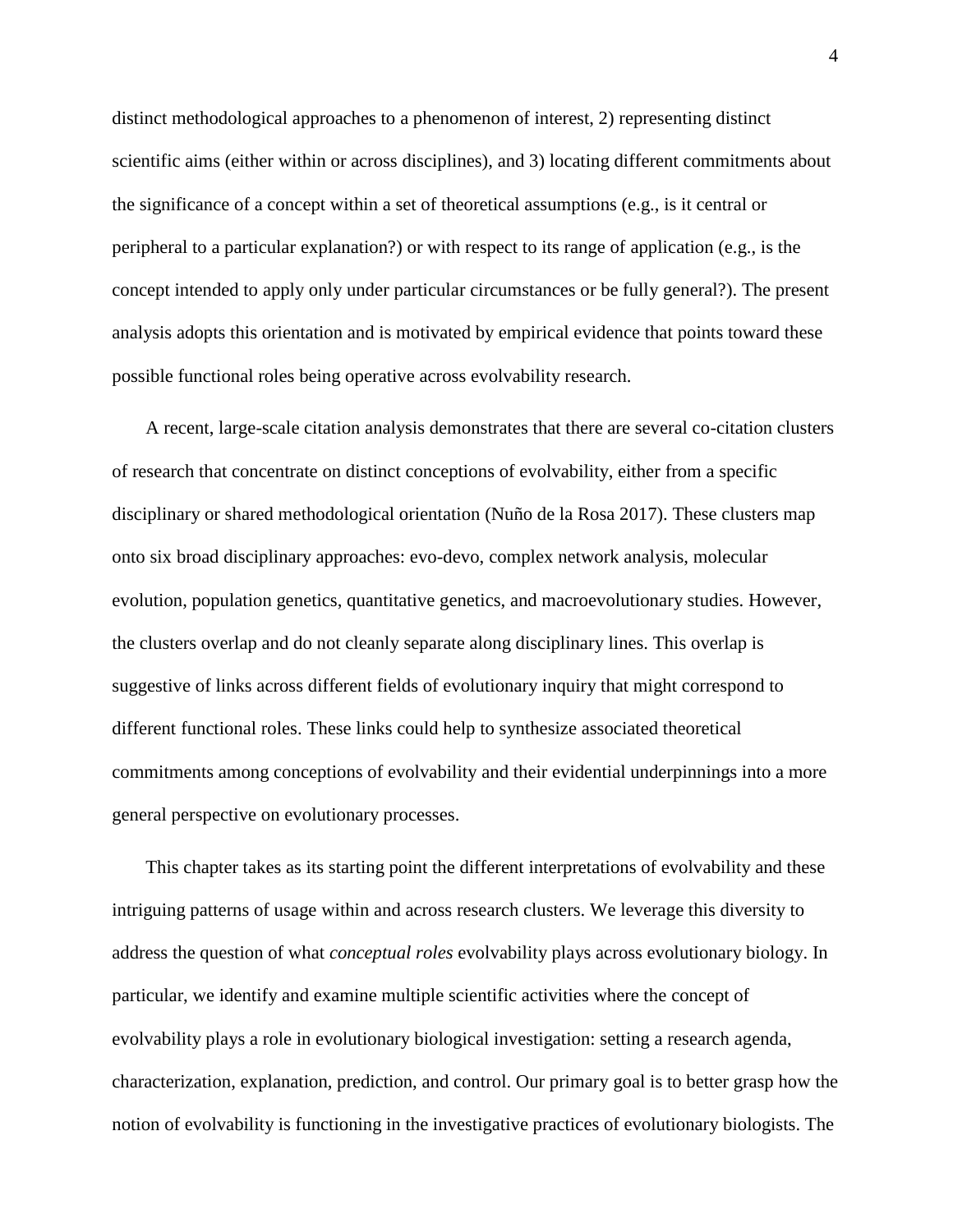existence of different possible conceptual roles provides a rationale for why we might expect to find distinct interpretations of a central concept, a pattern that can be observed for many central concepts in biology such as "species" (Hey 2001) or "gene" (Griffiths and Stotz 2013), as well as in other sciences such as chemistry or physics (e.g., "hardness" in material science; Wilson 2006). Additionally, an understanding of differences in conceptual roles in distinct activities could yield resources to bridge different investigative approaches and thereby provide routes to synthesize findings about evolvability across disciplinary boundaries.

Our analysis of how biologists use the concept of evolvability to fulfill distinct roles in their various activities also can foster an understanding of its success or failure in accomplishing investigative work (see also Nuño de la Rosa this volume). Once we better understand *that* different conceptions can exhibit distinct roles in various scientific activities and *how* they do so, we are positioned to ask whether a particular conception *can or should* play a specific role in inquiry. This type of question can be elaborated to scrutinize how these distinct roles are related to one another and whether (and to what degree) these relations facilitate the successful investigation of evolvability. All of this takes on special significance because one or more of the roles that evolvability plays might serve to unify disparate areas of research in evolutionary biology.

We commence our analysis by distinguishing five different activities relevant to evolutionary biology where evolvability plays a role: setting a research agenda, characterization, explanation, prediction, and control (Section 2). Next, we turn to questions about how different activities can be related to one another or are jointly operative in evolvability research (Section 3). Finally, we argue that focusing on the role of evolvability in the research agenda setting activity could be strategic for unifying fields of study such as evo-devo, complex network analysis, quantitative genetics, and macroevolutionary studies in contemporary evolutionary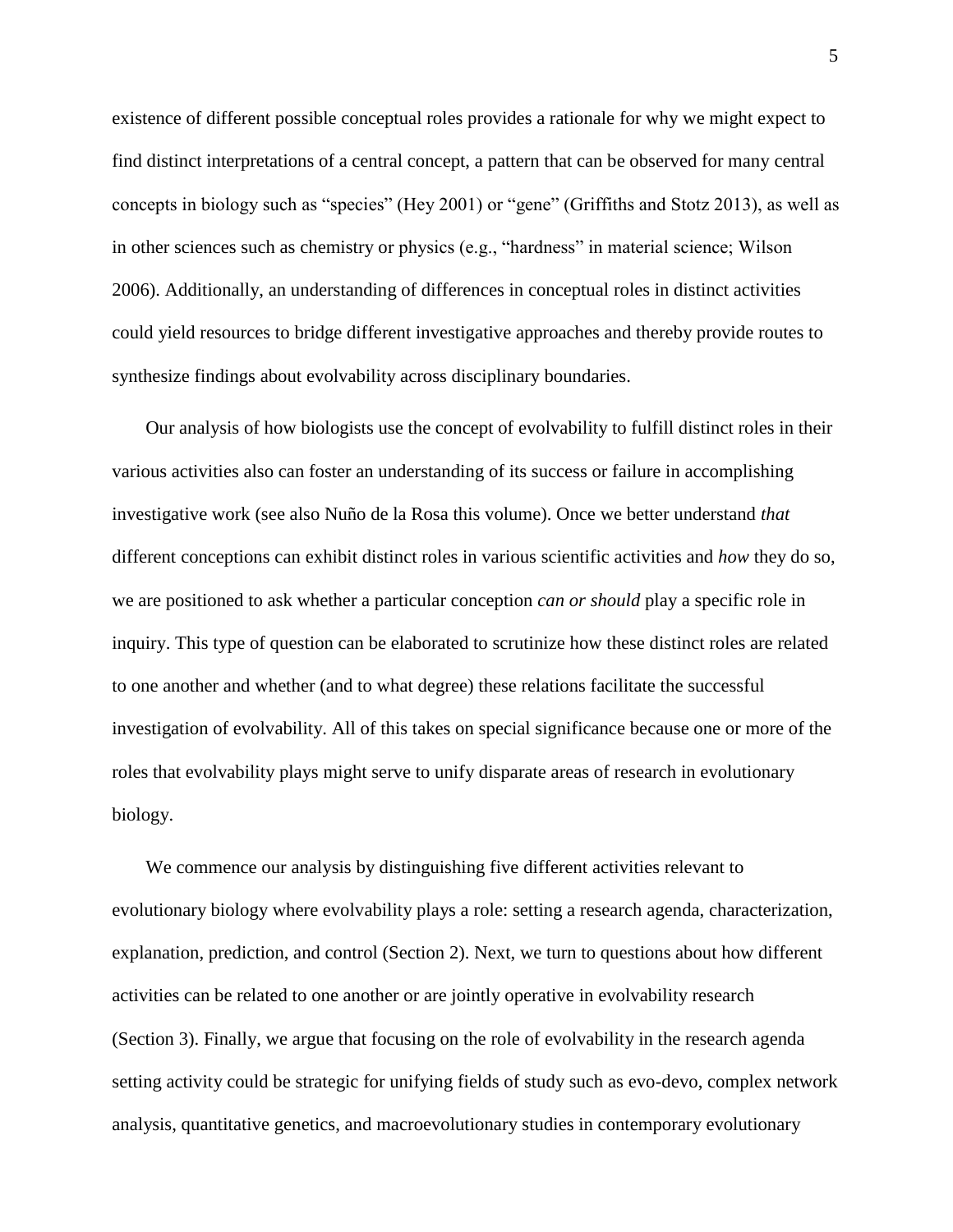research (Section 4).

#### **2 Conceptual Roles for Evolvability**

A concept plays a role as a *tool* when it is used to accomplish a particular end in the context of a scientific activity, or as a *target* when it represents a particular aim for an activity of scientific inquiry. Concepts can play the same role in different activities, and different roles can operate in the same activity. In what follows, we range over research programs and disciplinary approaches to illuminate different instances of roles of evolvability in various scientific activities.

#### *2.1 Setting a Research Agenda*

Setting a research agenda functions to guide ongoing investigative efforts and motivate future research. One positive effect of the concept of evolvability emerging and increasing in prominence in the 1990s was to encourage investigation into the scope and generation of phenotypic variation independently of its selective value (Nuño de la Rosa this volume). Hendrikse et al. (2007) illustrate this vision of evolvability as establishing a research agenda, singling it out as a central problem in biology and the primary problem of evo-devo (see also Minelli 2010). Although this framing may foster neglect of other crucial questions in evo-devo (Müller 2021), it shows how an approach can set its own research agenda around evolvability questions that were not answered or even articulated by either developmental biology or traditional evolutionary biology.

A research agenda not only highlights phenomena in need of investigation but also has an internal architecture that gives direction to scientific investigation and coordinates efforts across research groups (Love 2008, 2013). Such a *problem structure* consists in systematic relations between the individual component questions that make up the agenda. For example, the concept of evolutionary novelty functions to set an agenda, directing and coordinating attempts to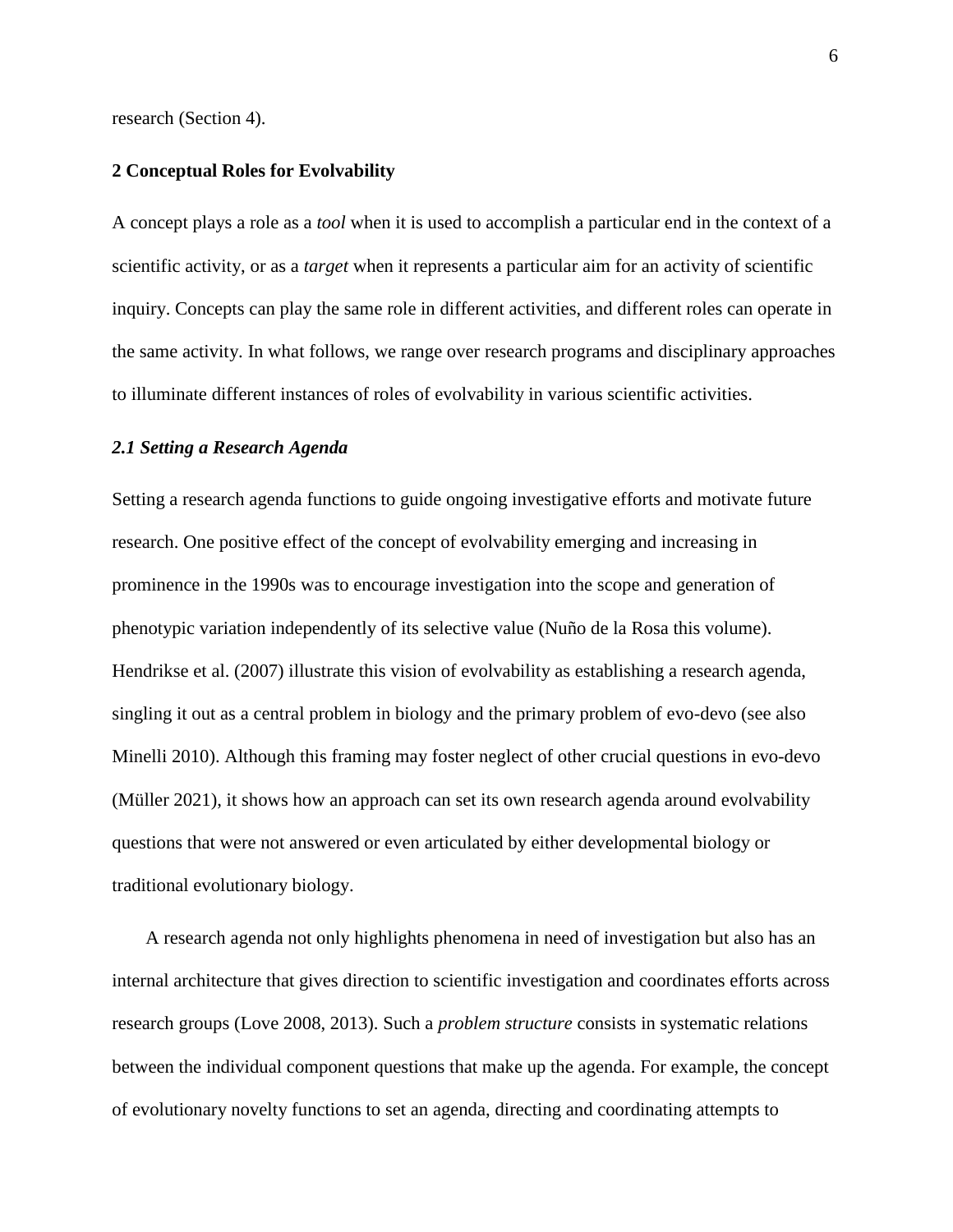account for the origin of characters (Brigandt and Love 2012). The problem structure of such a research agenda indicates how different explanatory contributions are to be synthesized (Love 2021), such as how modifications in lower-level traits (e.g., gene regulatory mechanisms) yield changes in higher-level traits (e.g., cellular interactions and tissue formation). Similarly, the research agenda of evolvability has its own problem structure. The proposal by Hendrikse et al. (2007) suggests some of the relevant problem structure for an evolvability research agenda. They articulate two related domains: "(i) Bias in the direction of variation generated" and "(ii) Modulation of the amount of variation generated" (Hendrikse et al. 2007, 396). From their evodevo perspective, it is crucial to understand the interrelated developmental-genetic basis of both domains. Additional structure includes how investigations of contributing phenomena, such as modularity, heterochrony, morphological integration, and canalization can be coordinated.

Concepts that play roles in agenda setting can provide concrete guidance for a specific approach or field, such as evolvability research in evo-devo (Hendrikse et al. 2007). However, an agenda-setting concept also can be a tool for mapping out a landscape of research that is relevant to multiple biological fields. The landscape of such a research agenda can be described as a "trading zone" (Galison 1999): an interdisciplinary area of collaboration where members of different scientific communities exchange concepts, methods, and results that are then translated into the specific language of these different communities. Thus, evolvability need not only be a central problem for evo-devo; it may well function to set a research agenda across evolutionary biology, with a problem structure capable of coordinating interdisciplinary research and even uniting efforts from various fields (Brigandt 2015b; Nuño de la Rosa 2017; see Figure 1). For example, theoretical insights about the relationship between modularity and evolvability have been shared across disciplines even though the notion of modularity is defined differently in terms of topological connections (computational evolution), developmental interactions (evo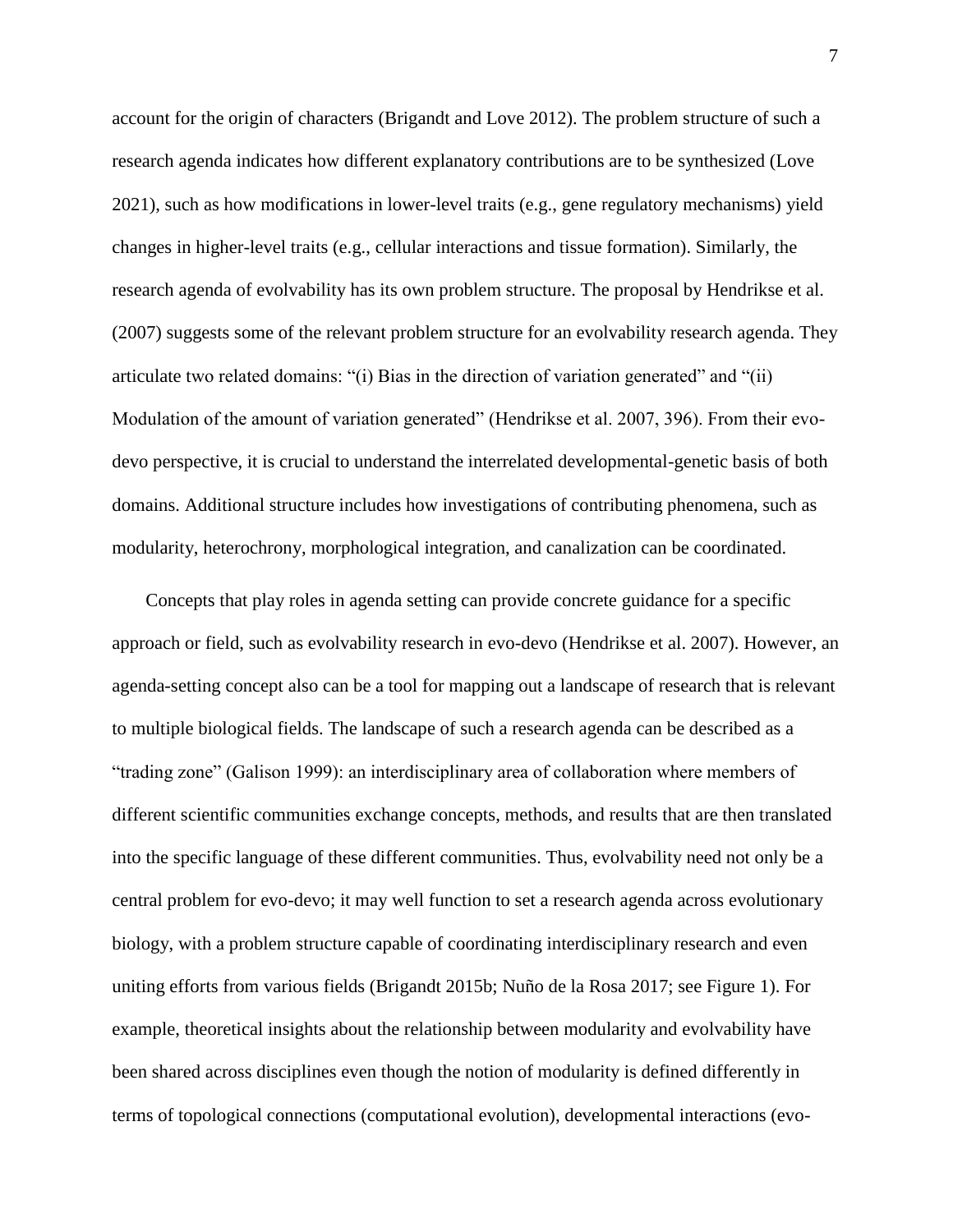devo), or constrained pleiotropic effects (quantitative genetics). The concept of evolvability's role as a *tool* for setting a research agenda that coordinates interdisciplinary research makes it a natural candidate to consider when exploring how evolvability might serve as a unifying concept (see Section 4).

#### *[Insert Figure 1 here]*

#### *2.2 Characterization*

Within a research agenda, it is crucial for scientists to adequately characterize the phenomenon of evolvability. Often this involves finding one or more working definitions. The way a phenomenon is characterized or defined "sets the frame" of an inquiry—it tells researchers what to attend to and what needs to be predicted, explained, or controlled (Colaço 2018). Characterizing involves distinguishing artifacts from genuine results or one phenomenon from another, identifying normal precipitating, inhibiting, and modulating conditions, and detailing the amount of variation possible for a phenomenon to exhibit (Craver and Darden 2013). In most of these situations, evolvability plays a role as the *target* of characterization by representing what the phenomenon is, the conditions that permit its manifestation, or how it differs from other biological phenomena. For example, characterizing evolvability as "the ability of a population to respond to directional selection" helps to distinguish a capacity for phenotypic change from the strength and direction of selection. An elaborated conception from quantitative genetics in terms of additive genetic variance provides a specific characterization of the causal basis of evolvability that details how it and directional selection operate as separate factors that result in phenotypic change (Hansen 2006, this volume).

A number of different characterizations of evolvability are present in the scientific literature (Nuño de la Rosa 2017; Pigliucci 2008a). These characterizations often focus on different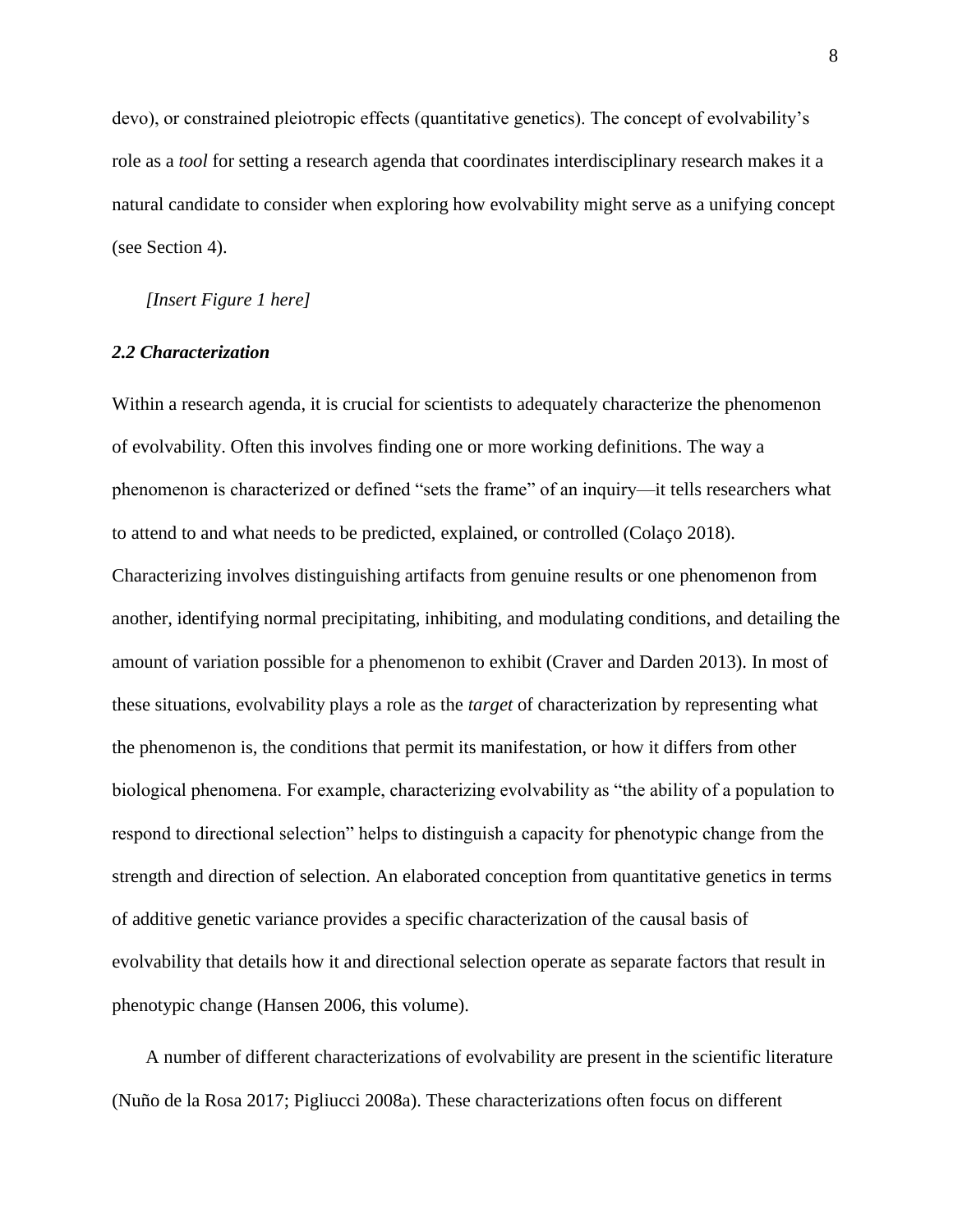features in need of investigation. A conception of evolvability as "the capacity of a developmental system to evolve" (Hendrikse et al. 2007, 394) points to the relevance of properties of development; a conception of evolvability as "the ability of a population to respond to natural or artificial selection" (Houle 1992, 195) highlights the role of population and variational structure. A particular characterization can perform useful conceptual work by implying that research needs to pay specific attention to some feature, such as the generation of *novel* or *adaptive* phenotypic variation. Additionally, characterizing evolvability within a detailed theoretical framework enables its quantification for measuring and predictive purposes (Houle and Pelábon this volume).

Evolvability as a target of characterization can involve specifying the conditions under which it can be precipitated or distinguishing alternative features that contribute to its occurrence. Different aspects of cellular processes and developmental mechanisms can contribute to evolvability, including weak regulatory linkage, compartmentation (modularity), and exploratory behavior (Kirschner and Gerhart 1998, 2005). For example, exploratory behavior—the generation of epigenetic variation that responds to interactions with other components to produce viable phenotypes—can generate many potential phenotypic states and operate on many levels of organization, from the growing and shrinking of microtubules in a cell (permitting different cell shapes) to an initial overabundance of axons and synaptic connections during nerve growth followed by competitive axon pruning (resulting in functional innervation). Developmental processes exhibiting exploratory behavior permit the evolutionary generation of novel, functional phenotypes, such as muscles of a limb with a modified structure still being reliably innervated.

Theoretical and simulation approaches to evolvability also engage in characterization. The evolutionary roles of robustness and phenotypic plasticity have been investigated theoretically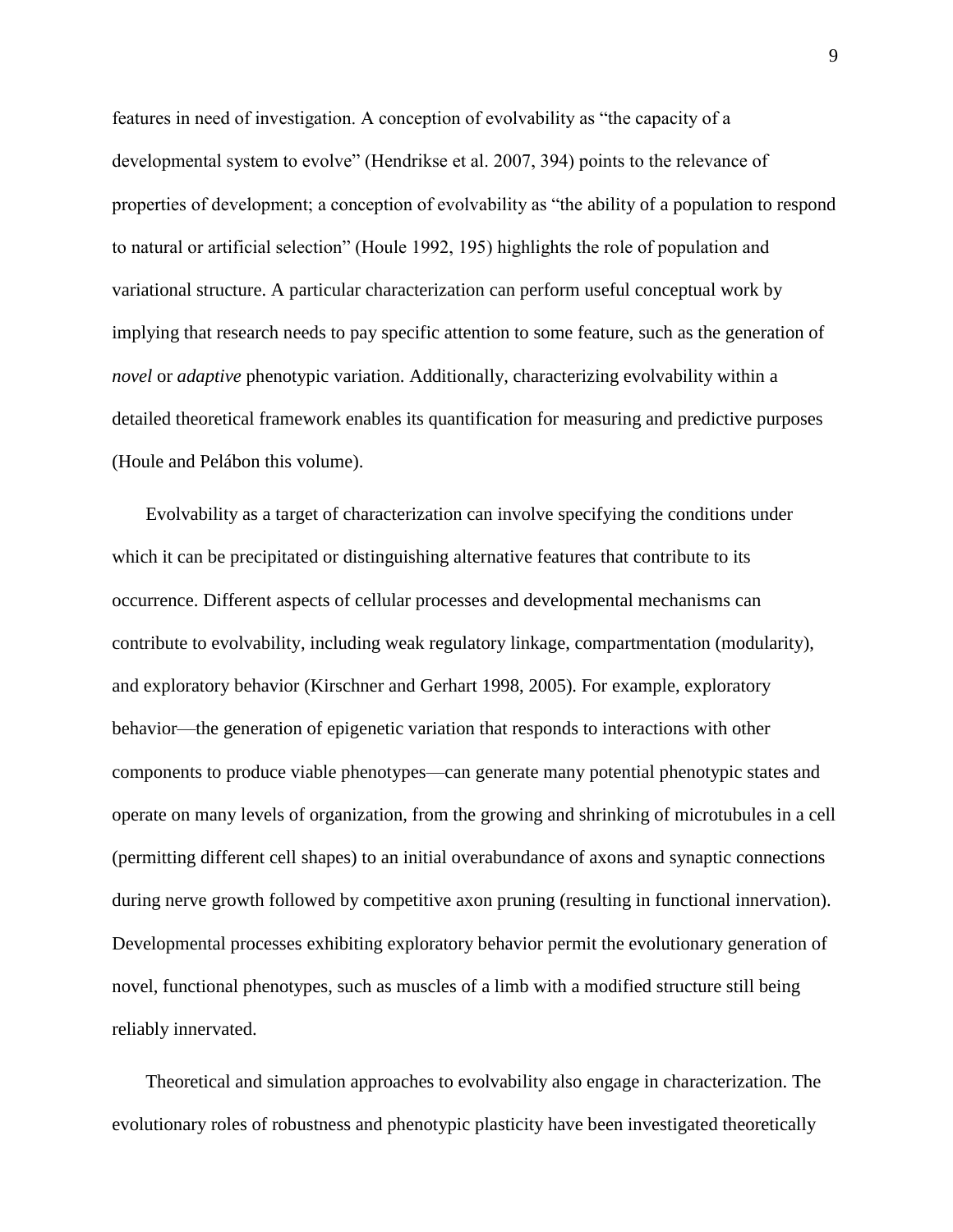using computational models (Draghi 2019; Wagner 2005), which illuminates how these properties can contribute to evolvability. For example, theoretical analyses about the manifestation or maintenance of evolvability in hypothetical populations can ascertain whether the range of genetic variation within populations can be increased by phenotypic plasticity or if plasticity is maintained under repeated rounds of selection (Draghi and Whitlock 2012).

#### *2.3 Explanation*

Although evolvability seems to be an obvious candidate for playing a role as an explanatory *tool* in evolutionary biology, it was largely treated as a background condition in the past because classical models presupposed the presence of variation responsive to natural selection. Research on evolvability moved to the foreground because researchers recognized that it was a non-trivial assumption—species and characters differ in their ability to respond to selection. Evolvability now plays a role as both target (*explanandum*) and tool (*explanans*) in evolutionary explanations (Wagner and Draghi 2010).

As the *target* of different explanatory projects, explaining evolvability might refer to identifying general properties of evolvable systems, such as their robustness or modularity, or unraveling the causal basis of the differential capacities of traits to evolve, such as additive genetic variance in quantitative genetics or developmental properties in evo-devo (Hallgrímsson et al. this volume). For instance, pleiotropic relationships between floral and vegetative pigments account for the evolvability of floral color, resulting in diversification (Armbruster 2002, this volume). Alternatively, the goal can be to understand evolvability as a result of evolutionary principles, such as direct selection for a group-level adaptation, the accumulation of neutral changes in complex genomes, or indirect selection acting on phenotypic traits or their underlying developmental architecture (Hansen 2011; Hansen and Wagner this volume).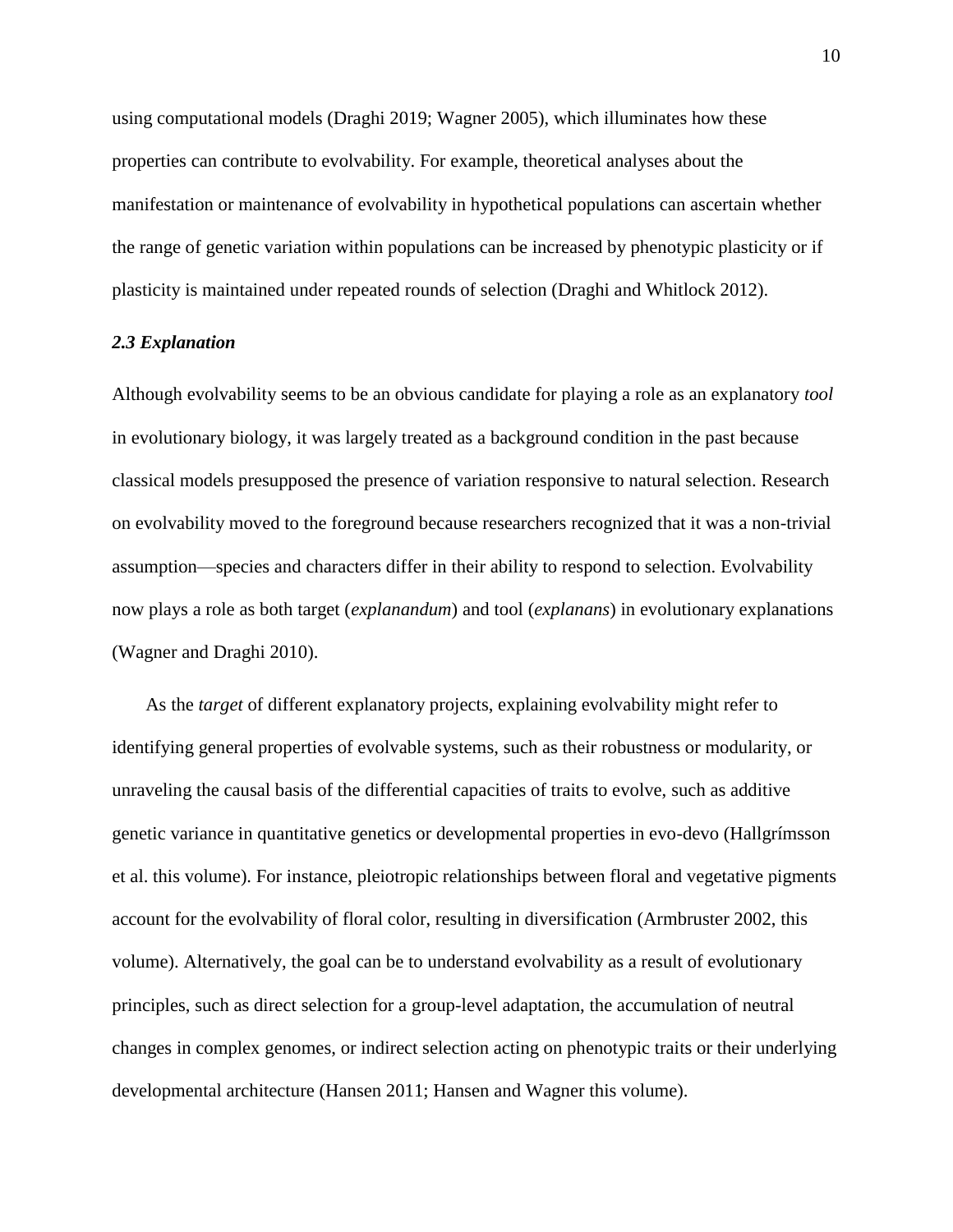Evolvability is used as a *tool* to explain a wide range of evolutionary phenomena, ranging from the plausibility of life (Vasas et al. 2012), the evolution of complexity (Wagner and Altenberg 1996), and metazoan diversification (Gerhart and Kirschner 2007), to specific evolutionary pathways. Evolvability is an explanatory tool for a variety of evolutionary trajectories in specific traits, including body shape (Bergmann et al. 2020), the stability of wing shape compared to the lability of life history traits in *Drosophila* (Houle et al. 2017), or differences between vegetative and floral traits (Hansen et al. 2007).

These different situations can be understood in terms of distinct meanings for scientific explanation. Evolvability explanations found in quantitative genetics conform to the coveringlaw model of scientific explanation (Hempel 1965), where phenomena (e.g., the evolution of a quantitative trait) are explained by subsuming them under law-like generalizations (e.g., the Lande equation; Lande 1979). In contrast, evolvability explanations in evo-devo approaches involve mechanistic reasoning, where explaining a phenomenon means breaking it down into interacting parts that are organized to produce, underlie, or maintain it (Craver and Darden 2013; Sterelny 2011). Other evolvability explanations need not refer to specific mechanisms but can capture the space of possible and plausible changes or behaviors that arise from diverse causal processes (Austin and Nuño de la Rosa 2021; Brigandt 2015a; Nuño de la Rosa and Villegas 2019). For instance, robustness can facilitate evolvability by means of the accumulation of hidden variation, but this can be achieved by different mechanisms. Similarly, using evolvability as an explanatory tool is relevant to both actual changes a trait underwent and changes it *could* potentially undergo (e.g., in response to various selection differentials or mutation rates; see Brigandt et al. this volume).

This variety of legitimate conceptions of explanation helps to account for the existence of different approaches to explaining evolvability (target) or using evolvability to explain other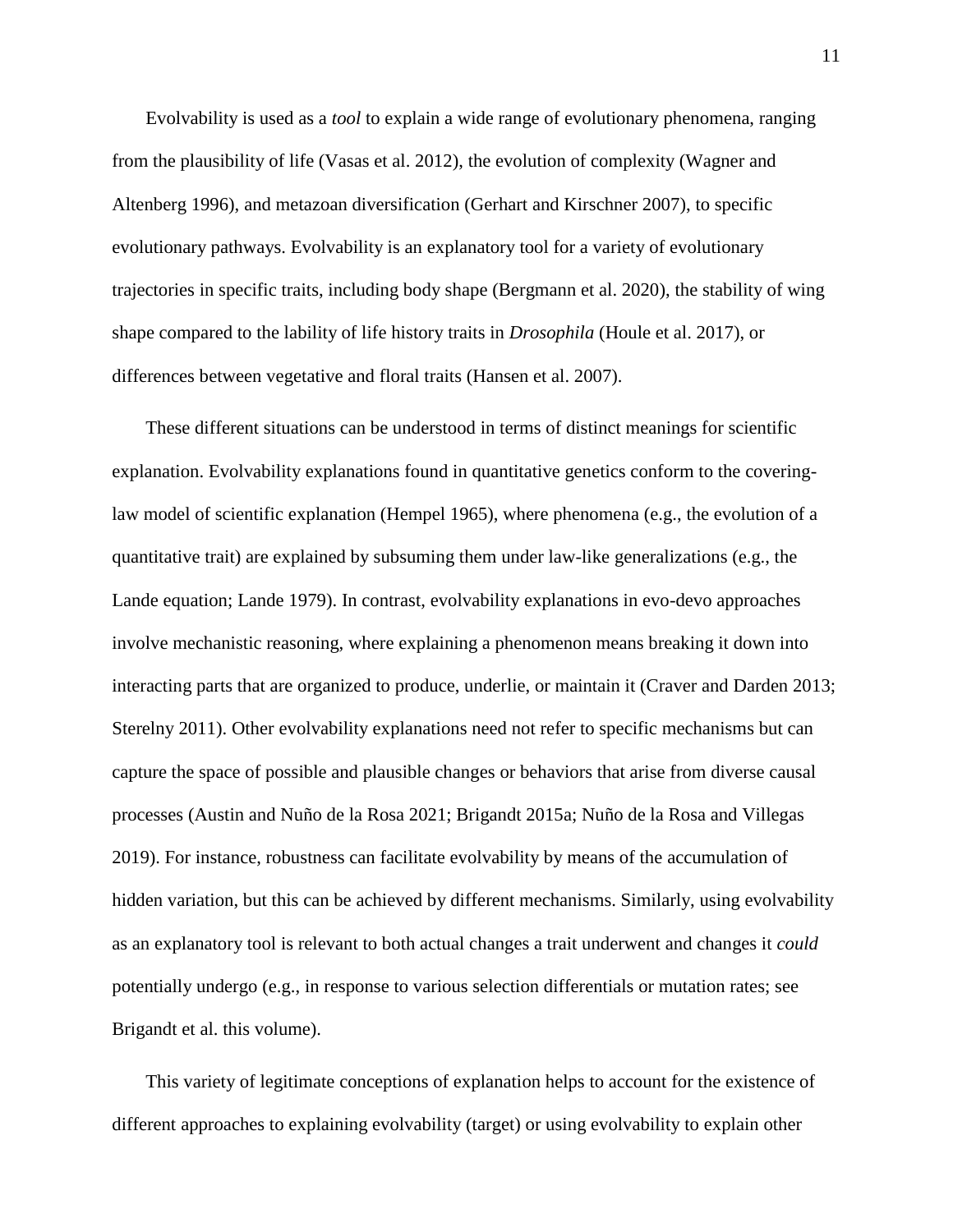evolutionary phenomena (tool). Scientific theories, concepts, and models are only explanatory in a context-dependent fashion (Woodward 2014). Explanations of evolvability take different forms depending on the investigative approach used and the type of question addressed, often in a discipline-dependent manner, just like scientific explanations in other domains.

#### *2.4 Prediction*

In many situations, evolutionary biologists aim to predict the evolutionary trajectory of a biological system. The activity of prediction involves inferences from models, theories, and empirical knowledge about a phenomenon to some unobserved empirical fact. In some philosophical models of scientific explanation, an explanation and a prediction have the same logical structure, but the ability to quantitatively predict need not yield mechanistic explanations—explanation and prediction are often decoupled (Scriven 1959). This demands a separate treatment of prediction as a scientific activity where evolvability can play a role.

Inferring unobserved facts fulfills at least two distinct aims in scientific practice. First, predicting specific outcomes can serve as a basis for guiding future action, like intervening on a phenomenon to achieve different goals, such as designing artificial selection experiments or making policy recommendations with respect to environmental problems. Second, predictions are associated with the testability of hypotheses and models (e.g., Popper 2002 [1963]). A good scientific model is expected to make specific predictions that are empirically testable. If these fail, they point to difficulties with the model that require revision. Hypotheses and models about evolvability are often tested by comparing experimental results with specific predictions.

Evolvability can play a role as the *target* of predictions. Sometimes, rather than directly measuring evolvability, evolutionary biologists infer the evolutionary capacity of systems from prior knowledge. For example, robustness measures are a good proxy (and therefore predictive)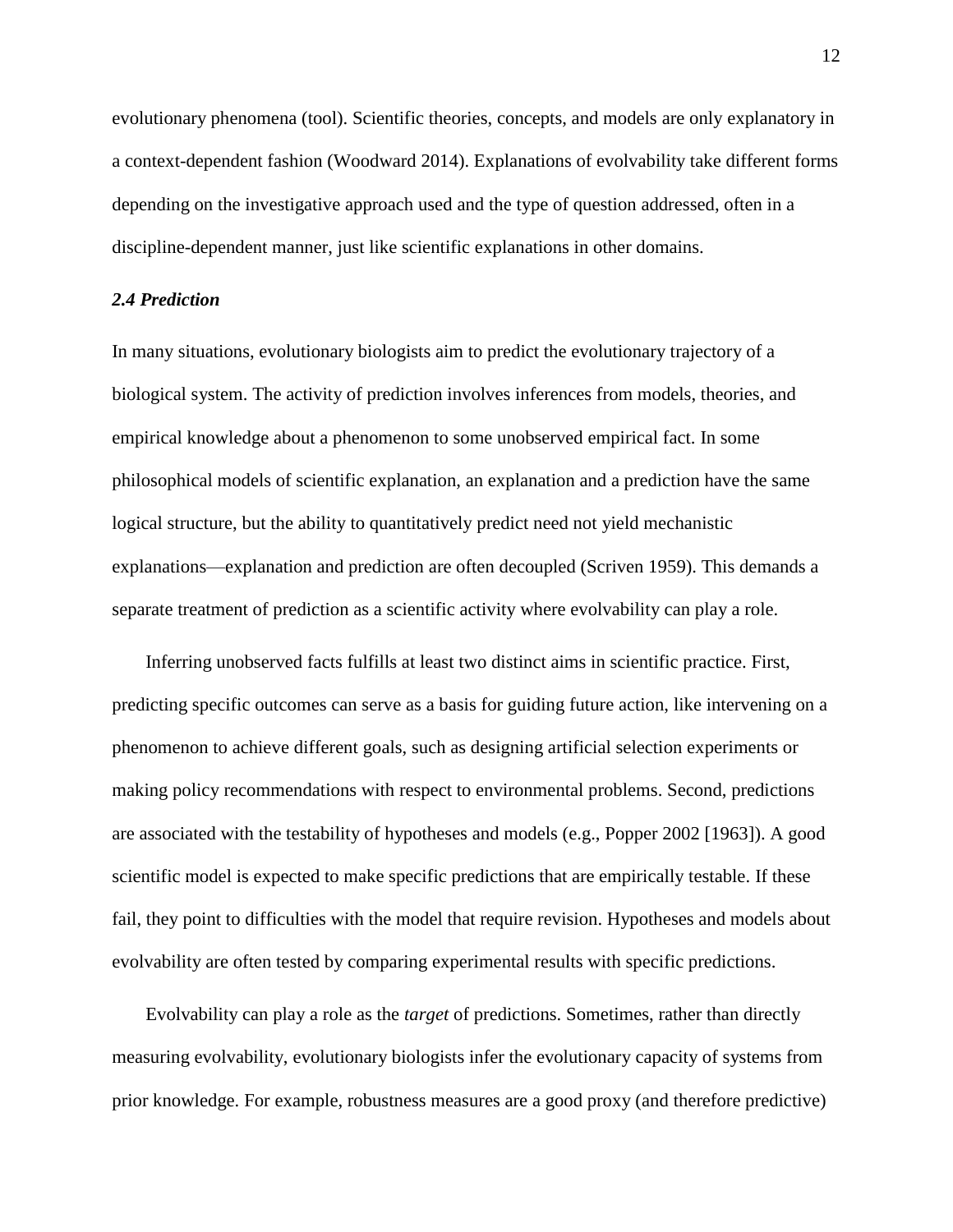of the evolutionary potential (i.e., evolvability) of the RNA virus φ6 under thermal stress in experimental studies (Ogbunugafor et al. 2009). In addition, scientists may want to predict changes in evolvability when some conditions of the system vary. For example, epistatic models of the genotype-phenotype map predict changes in evolvability on the basis of the type of directional epistatic interactions, whether positive or negative (Carter et al. 2005; Hansen et al. 2011).

Evolvability is also an important *tool* for prediction as a part of a well-developed theoretical model that allows for precise measurement (see Houle and Pélabon this volume). There are at least two domains where evolvability measures fit this criterion: quantitative genetics and evolution on neutral networks. In quantitative genetics, a trait's evolvability is a measure of the capacity of that trait to change its phenotypic value in response to directional selection in a population. This enables researchers to predict mean phenotypic change of a trait under specific selective pressures, such as wing shape divergence among *Drosophila* species under directional selection (Hansen and Houle 2008). Crucially, evolvability can be a tool in predictions that test evolutionary hypotheses, such as whether there are differences in the evolutionary potential of life history traits and morphology (Hillesheim and Stearns 1991; Houle 1992; Price and Schluter 1991). Similarly, it can play this role in guiding future action, such as the degree of resiliency and adaptability to drastic ecological changes within conservation biology (Gienapp et al. 2017) or the evolutionary dynamics of drug resistance in the context of medical research (e.g., Polster et al. 2016).

Neutral network approaches also have sufficiently developed theoretical models to facilitate evolvability playing a role in prediction. In this orientation, evolvability is a measure of the ability of a system to produce heritable phenotypic variation (Wagner 2008). From this measure, one can predict the ratio of neutral evolutionary change provided that one explicitly models the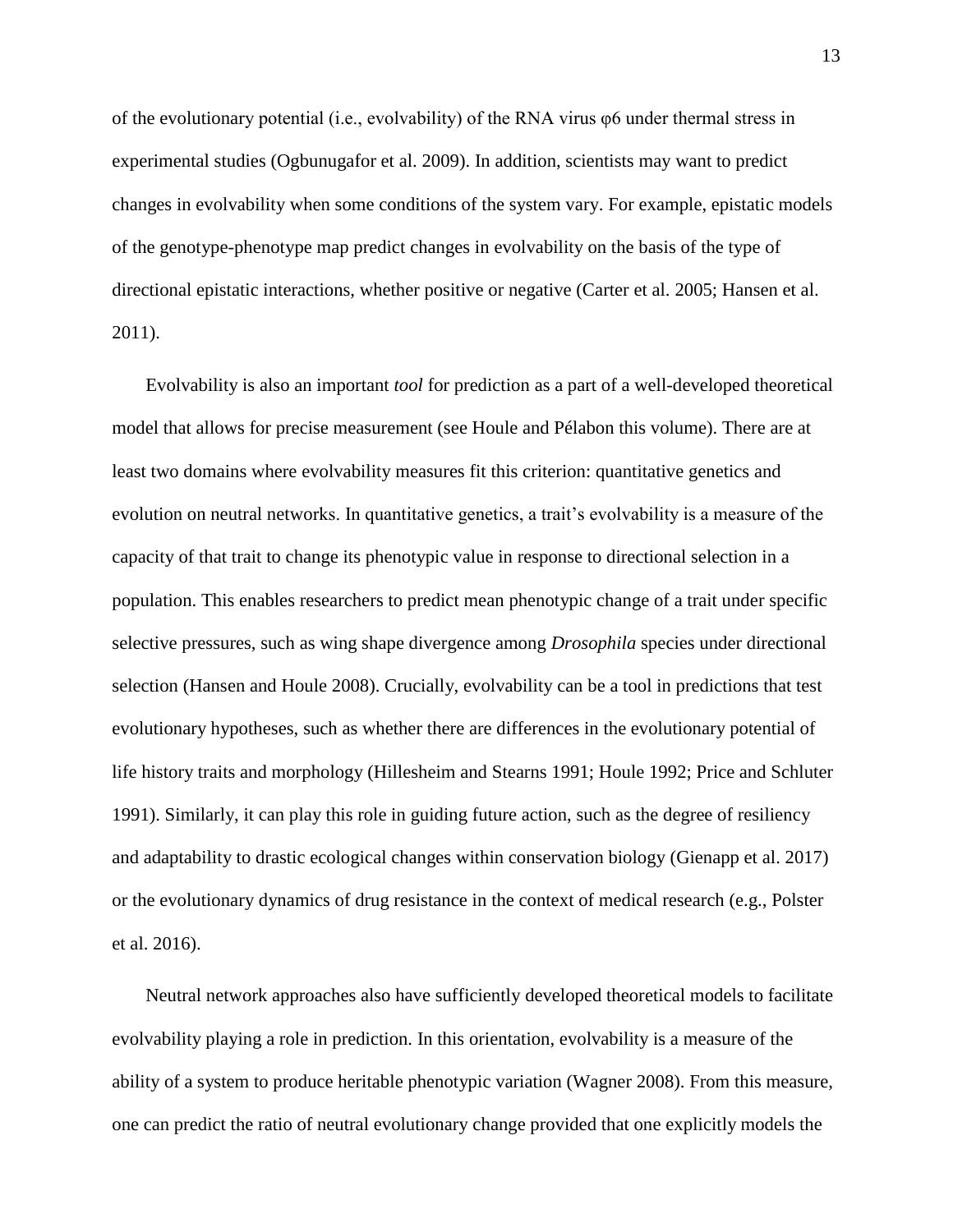structure of the genotypic space and mutation rates. Examples include making predictions about gene regulatory circuit evolution (Payne et al. 2014), and could be extended to more complex systems such as microbiome ecological interactions relevant to the development of medical treatments (Widder et al. 2016).

Sometimes predictions do not refer to future events but unobserved past ones and are distinguished as *retrodictions*. Retrodictions are important for reconstructing the evolutionary past, especially within macroevolutionary studies of evolvability, and can be an indicator of the predictive potential of a model (see Jablonski this volume). The quantitative genetics sense of evolvability can play a role in macroevolutionary retrodictions when phenotypic matrices are used as a proxy for genotypic matrices (Hunt 2007). This facilitates evaluating particular theoretical models of evolution using fossil record data (Love et al. 2021). However, the extrapolation of these measures to macroevolutionary retrodictions is contested because the parameters measured in extant populations over geological time spans can be unstable. For example, patterns of body size evolution in the fossil record diverge depending on different timescales used in analyses (Uyeda et al. 2011). Yet there is growing evidence that evolvability can predict patterns of macroevolution at surprisingly long timescales, such as standing genetic variation within a population of *Drosophila melanogaster* being strongly correlated with phenotypic divergence across 40 million years of evolution in Drosophilidae (Houle et al. 2017).

#### *2.5 Control*

That evolvability can be used to make predictions suggests it can play a role in the activity of *control*, which involves scientific practices that use explicit modifications or experimental interventions in order to change target systems. These interventions—whether an amino acid substitution in a protein or adjustment to a computer algorithm—can contribute to a better understanding of natural systems or yield novel artifacts, features, or processes. The former can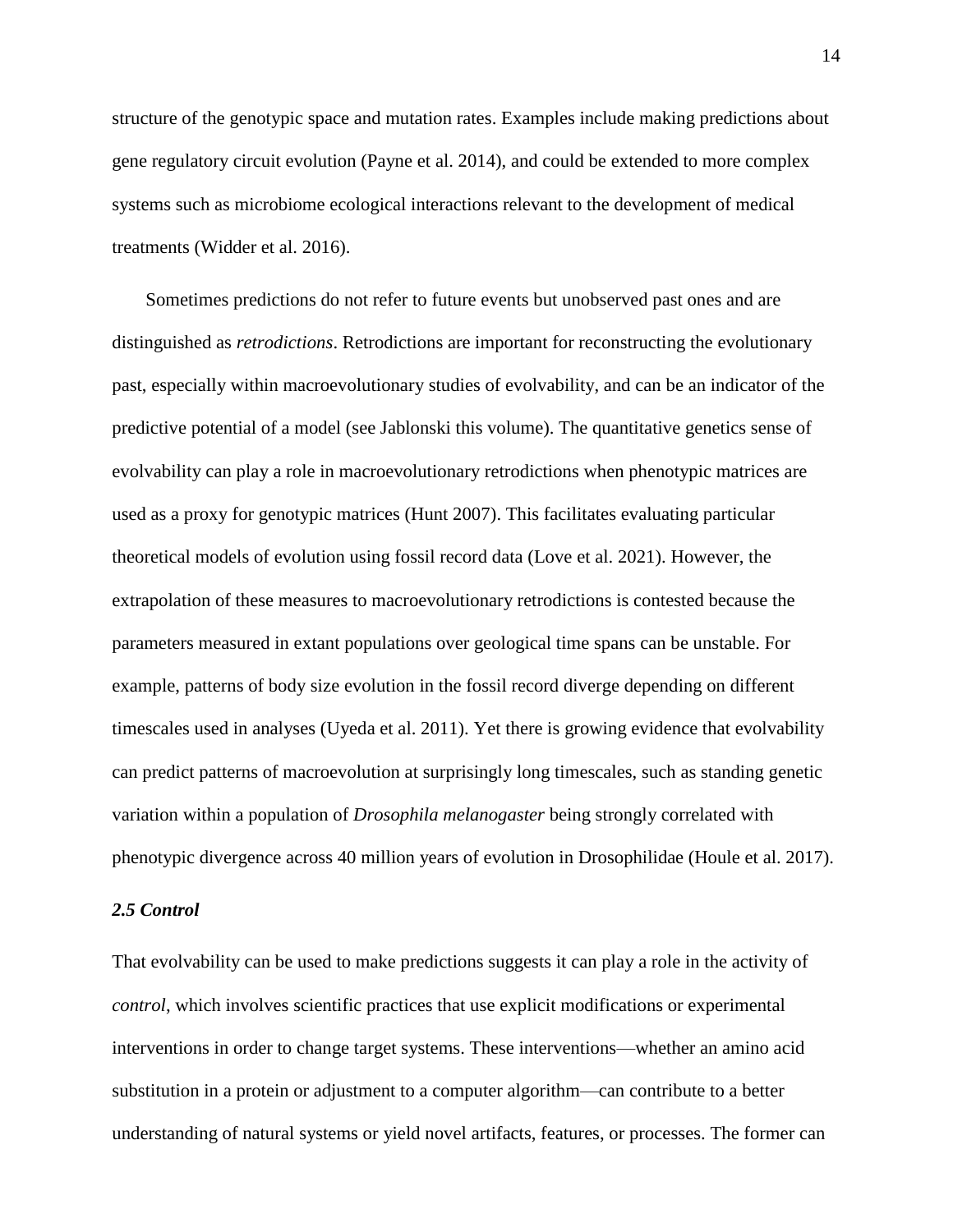be seen for studies of evolvability where aspects of its causal basis are manipulated, thus being the *target* of control, either experimentally or in simulation. In simulations, evolvability can be controlled through the manipulation of a G-matrix under the same selection gradient conditions, which can result in different kinds of evolutionary divergence (Jones et al. 2018). Similarly, perturbations of the connectivity of molecular networks in computational models facilitate the identification of network topology changes that confer increased evolvability on some genotypes (Ancel and Fontana 2000). The latter can involve limiting evolvability through genetically engineering pesticide resistance in crops or enhancing it by facilitating the spread of genetic variation in a population for purposes of conservation (Campbell et al. 2017). Additionally, when attempting to increase yield-related characteristics of wheat (Nadolska-Orczyk et al. 2017), the correlated change in traits connected by a pleiotropic genetic architecture can be subject to control during breeding.

The use of directed evolution in protein engineering is another locus for the activity of controlling evolvability (Bloom et al. 2006). This research manipulates the capacity of evolvability through iterated selection processes to achieve proteins with particular properties (Bornscheuer et al. 2019). For example, enzymes used in industrial applications are subject to temperatures that often exceed (in both intensity and duration) those found in natural biological systems. Manipulating evolvability to create more thermostable enzymes via directed evolution permits more efficient and widespread use of them in these applications (Rigoldi et al. 2018). This involves theoretical tools familiar to evolutionary biologists in order to identify trade-offs (e.g., fitness landscapes), such as between stability and solubility due to stabilizing mutations on the protein surface that increase hydrophobicity (Broom et al. 2017).

Evolvability can also be the target of control in conservation biology. One strategy for species preservation is to maintain the adaptive potential of populations for evolution through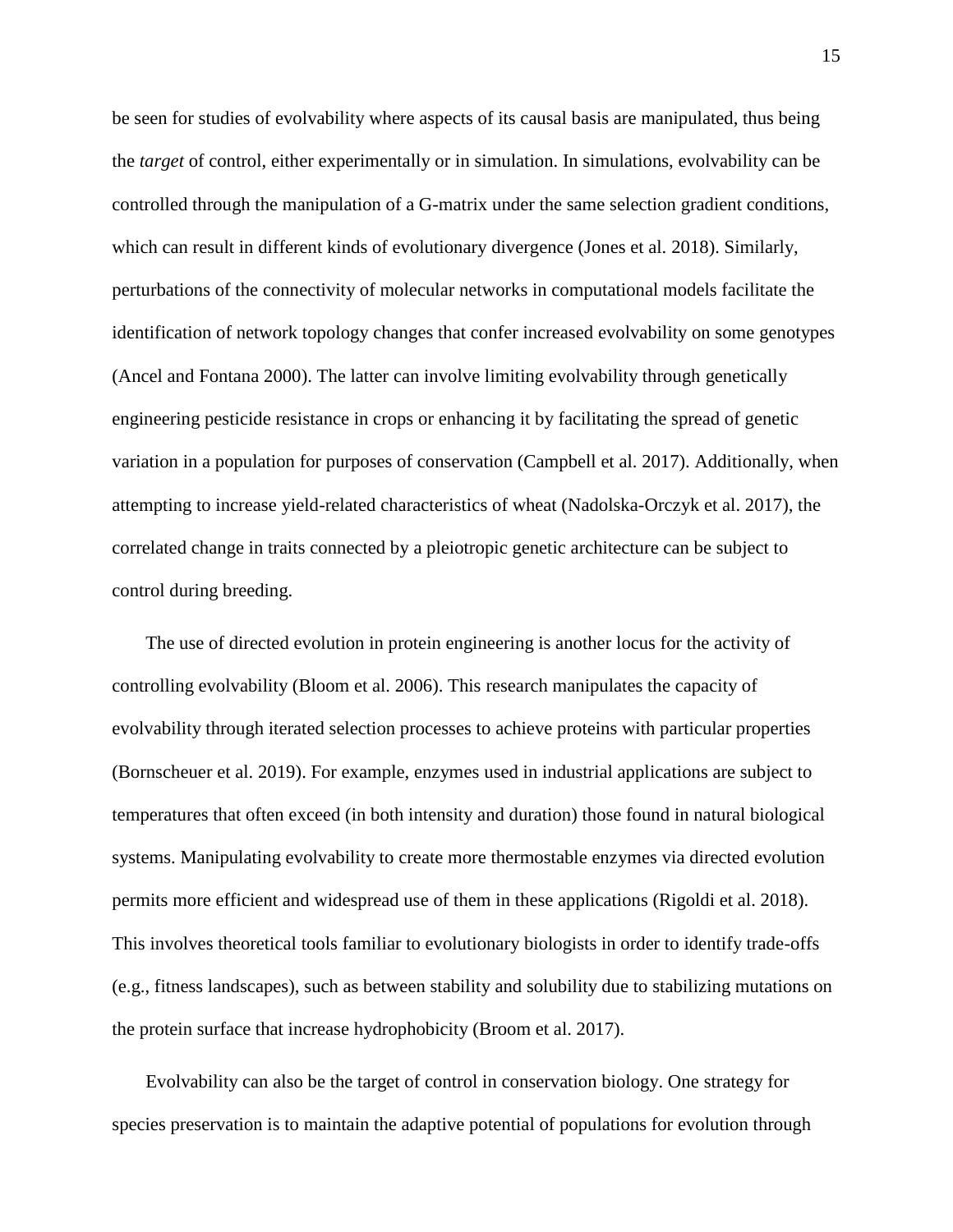breeding protocols, such as the strategic selection of founders with a particular genetic architecture that can decrease the intensity of inbreeding depression (Allendorf et al. 2010). The overall effect is to maintain or increase levels of additive genetic variance. The manipulation of these forms of variation relevant to evolvability, rather than just variation *per se* (some of which might be neutral rather than adaptive), can lead to more effective conservation efforts and avoid unintended outcomes (Campbell et al. 2017).

#### **3 Interrelationships between Conceptual Roles**

Thus far we have treated each of the scientific activities where evolvability plays a conceptual role independently (see summary in Table 1). However, different conceptual roles are often present simultaneously across activities and, more importantly, bear significant relationships to one another. For example, in certain contexts a predictive model can be considered to explain the phenomena it predicts (see above, Section 2.4). Sometimes predictions may refer to already observed data that can be fit into a particular model or theory for explanatory purposes. Thus, predictive accuracy can be a measure of explanatory power, such as in quantitative genetics, where the ability of the additive variance to predict the response to selection is taken as evidence of additive variation explaining short-term evolvability. Similarly, failure of prediction also can guide the search for a better explanation. Problems with additive variance predicting the evolvability of a population over longer time periods might indicate that mechanistic accounts of changes in the structure of genotype-phenotype maps are needed to complement statistical descriptions that typically figure in evolutionary genetics (Hansen 2006, this volume; Sztepanacz et al. this volume; Voje et al. this volume), or that the alignment of the genetic variancecovariance matrix with the direction of selection cannot be extrapolated to the longer term, given the populational context-dependency of G matrices. However, knowledge about the nature of this alignment and its stability on shorter time scales could be used to augment evolvability by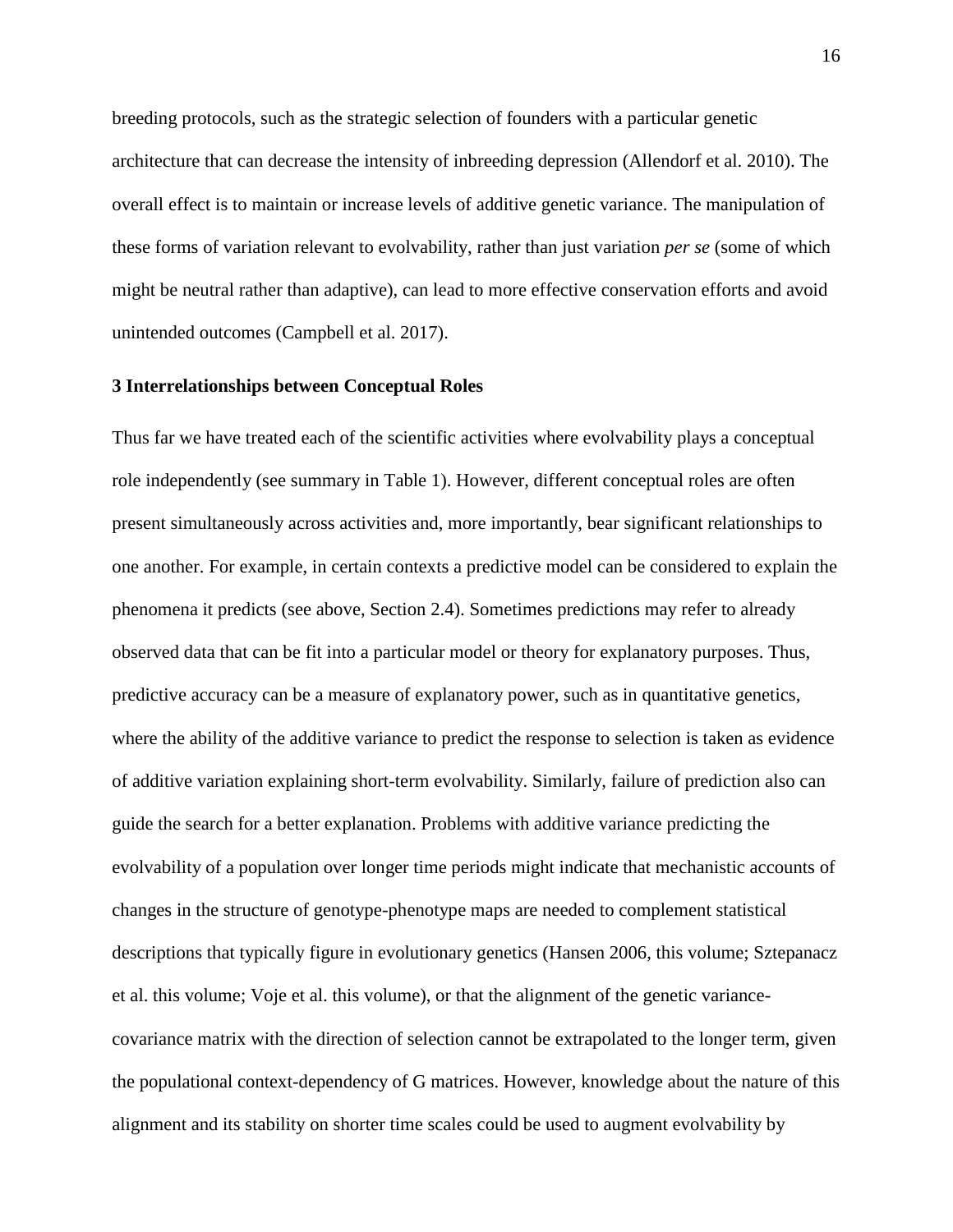manipulating processes of directed evolution, such as for selective breeding in conservation efforts.

Table 1: Examples of the concept of evolvability being used as a tool or target in different scientific activities

|                             | Setting a<br>research agenda                           | Characterization                                                       | Explanation                                      | Prediction                                          | Control                                  |
|-----------------------------|--------------------------------------------------------|------------------------------------------------------------------------|--------------------------------------------------|-----------------------------------------------------|------------------------------------------|
| Evolvability<br>as a tool   | Maps out the structure<br>of collaborative<br>research |                                                                        | Explains the<br>evolution of<br>complexity       | Predicts<br>evolutionary<br>trends                  |                                          |
| Evolvability<br>as a target |                                                        | Construing<br>evolvability in<br>terms of additive<br>genetic variance | Exploratory<br>behavior explains<br>evolvability | Robustness<br>measures as proxy<br>for evolvability | Creating more<br>thermostable<br>enzymes |

Controlling evolvability (see Section 2.5) through directed evolution increases understanding of what kinds of properties promote the ability to evolve and therefore can have an impact on characterization and explanation. For example, studies in protein engineering have demonstrated that the evolvability of proteins is facilitated by thermodynamic stability that engenders mutational robustness (Bloom et al. 2006; Tokuriki and Tawfik 2009). Even though the activity of control emphasizes what can be created or made experimentally, such as an enzyme with specific catalytic properties, researchers engaged in this manipulation are also concerned with prediction. Synthetic biologists aim to predict in order to control how biological artifacts will behave outside laboratory conditions or in unforeseen environments. Success in the manipulation of evolvability correlates with advances in prediction. Similarly, the manipulation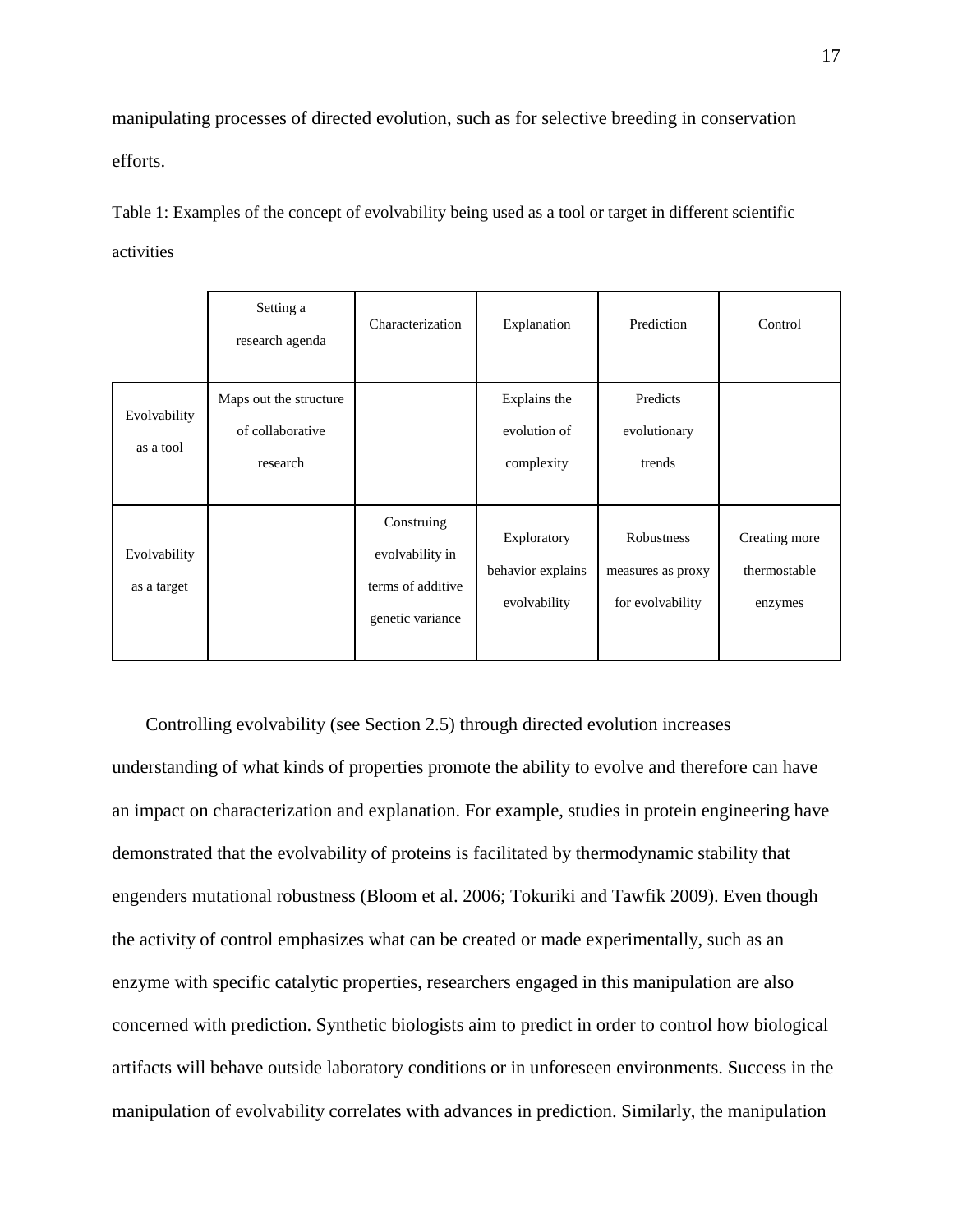of particular genetic aspects of a developing organism can lead to a more precise account of what evolvability is (i.e., its characterization), as well as to a better explanation of its causal basis (see Section 2.3).

Additionally, there are cases where characterizing evolvability more precisely increases the capacity of researchers to control it. A richer characterization of evolvability also provides a clearer conception of what is in need of explanation (i.e., evolvability as a target). It therefore has the potential to yield better resources for using evolvability to explain patterns of trait origination or distribution in a lineage (i.e., evolvability as a tool). Different characterizations of evolvability can lead to different preferred explanations. If we characterize evolvability as the robustness of a trait as represented by a neutral network, which confers a greater capacity for exploring phenotypic space, we may explain it in terms of the evolution of resistance to genetic perturbations (Wagner 2008). Different characterizations of evolvability also help to shape an investigative agenda, providing structure to the research questions that evolutionary biologists ask (e.g., "can we predict how a trait will evolve under the manipulation of a particular genetic variable, which was determined to be a key contributor to modularity?").

Despite the existence of many connections among different conceptual roles of evolvability, these connections are not deductively necessary. A good prediction does not necessarily yield a good explanation and *vice versa*. First, one can make successful predictions without adequate explanations. Modularity might be a good predictor of evolvability, but this does not mean that it necessarily explains it in all circumstances (see Hallgrímsson et al. this volume; Houle and Pélabon this volume). Speciation rates might be indicators of phenotypic evolvability under some circumstances (Rabosky et al. 2013), but they do not necessarily account for why evolvability might be linked to lineage diversification. Generally, predictions of an outcome based on a quantitative model often fall short of a mechanistic explanation that would capture all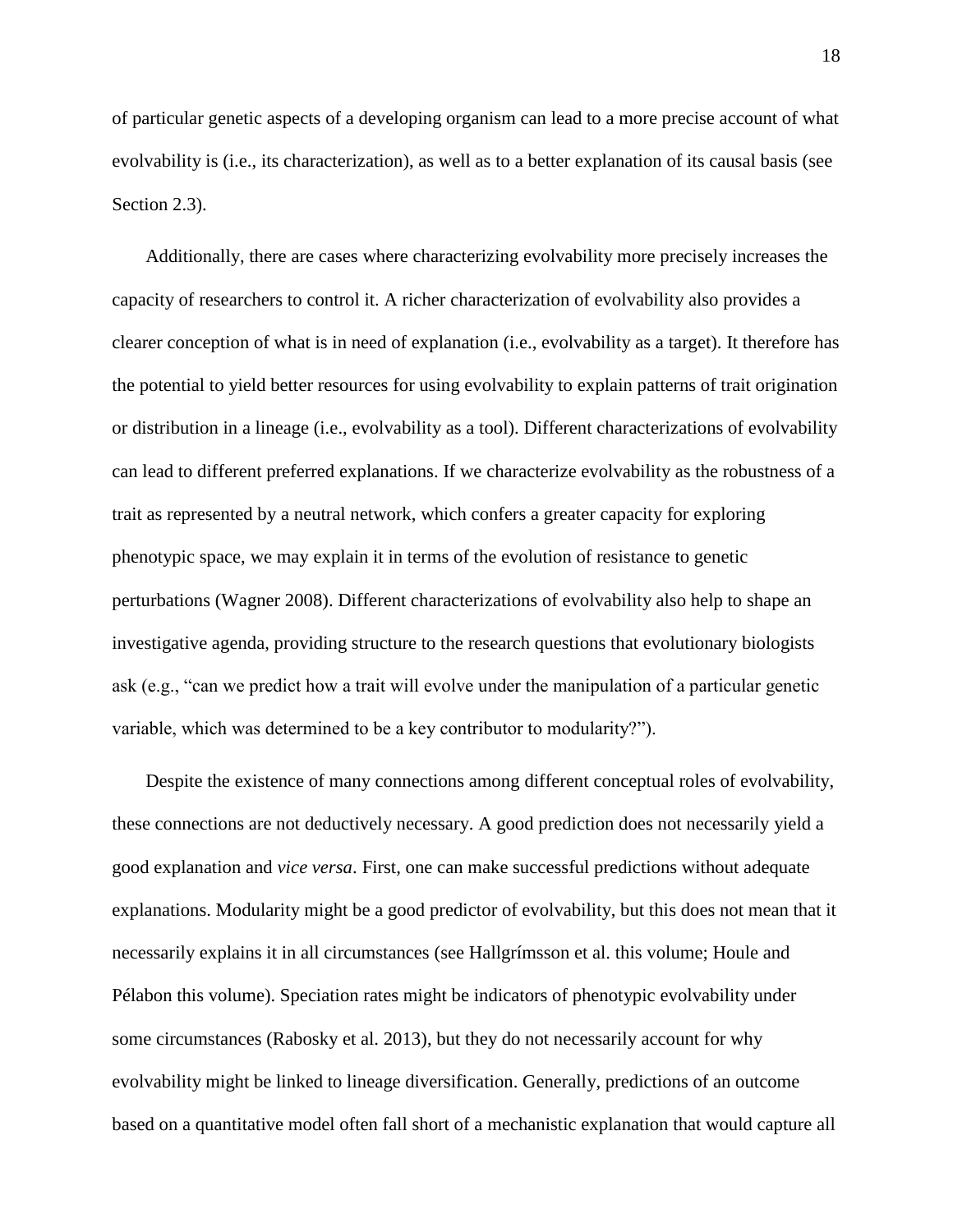relevant components that causally generate the outcome. Second, one can explain without prediction. Evolutionary biology can provide good explanations of past evolutionary events, but be unable to offer good predictions of the evolutionary future due to unpredictability entailed by historical contingency (Blount et al. 2018; Beatty 1995; Scriven 1959). Manipulating a protein to increase evolvability does not automatically translate into more robust or precise predictions about population-level responses. Conversely, the ability to predict a trend under certain circumstances may not afford increased capacity to manipulate current conditions. The characterization of different contributors to evolvability (e.g., distinguishing modularity and phenotypic plasticity), whether through theoretical modeling or experimentation, does not immediately yield an explanation for *how* they make this contribution. Setting a research agenda shapes what counts as an explanation, organizing the lines of inquiry necessary to formulate an adequate account of evolvability, but it does not select from among the candidate explanatory factors or determine how they combine to provide an appropriate explanation. And having a good candidate explanation for evolvability with strong empirical and theoretical support does not mean the task of characterization is finished. Further exploration of the properties of developing organisms and aspects of population structure has the potential to reveal hitherto unknown dimensions of what evolvability is.

We label these complex relationships among conceptual roles *quasi-independence*. The *independence* of roles in different scientific activities makes it possible for progress to occur differentially across the diverse landscape of research into evolvability. Biologists can advance in understanding evolvability with respect to prediction but not necessarily with respect to explanation. Similarly, advances may occur in one approach to explaining evolvability but not others. However, the roles are not fully independent but only *quasi*-independent; different lines of research can sometimes exhibit correlative progress. Advances in our characterization of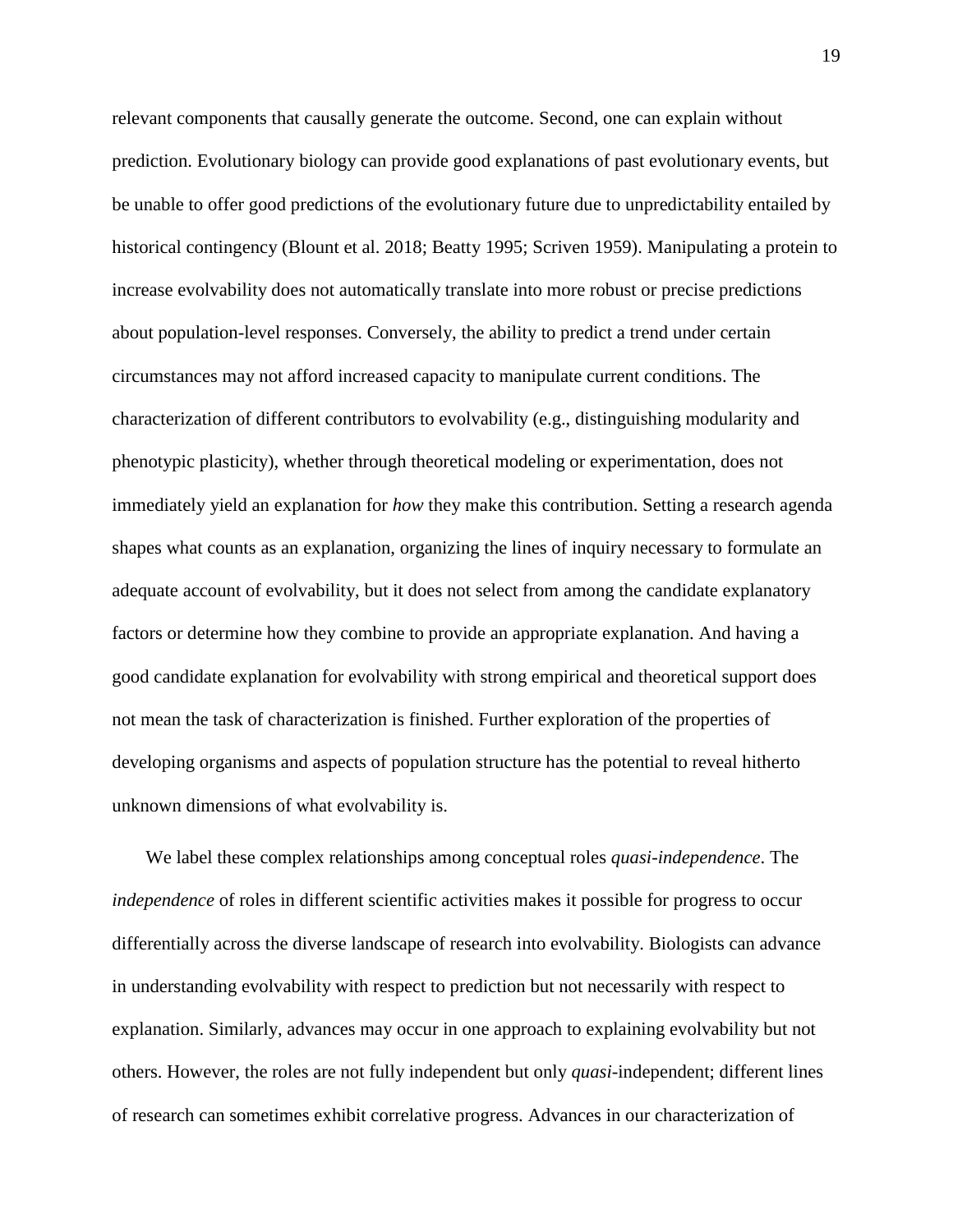evolvability can be linked to advances in our abilities to predict or manipulate evolvability. Critically, quasi-independence makes it possible for different disciplinary approaches to favor or emphasize one or more roles or scientific activities over others. Evo-devo has focused on characterizing and explaining evolvability, largely leaving aside predictive and control aspects. This also implies that roles and their associated conceptions in different activities are not in direct competition and therefore can coexist in evolutionary biological research. Advances concerning explanation do not require a trade-off in progress with respect to prediction.

One final corollary of quasi-independence is that no role is necessarily more fundamental than another. Consequently, no single scientific activity is expected to predominate. If we achieve an adequate explanation of evolvability, this would not preempt evolvability's distinctive conceptual roles in prediction, characterization, or control. This is because what it means to explain a phenomenon varies across biological fields and research questions, and because the aims and means of prediction, characterization, or control cannot be reduced to those of explanation. The quasi-independence among roles and activities also suggests that no characteristic orientation (e.g., mechanistic explanation as an approach's central aim) or preferred conception of evolvability is primary.

#### **4 Implications for Unification**

Evolvability is present in most, if not all, branches of evolutionary biology even if it appears in a scientific activity under the guise of different conceptions or roles. Thus, the extent to which there is unificatory potential for evolvability partially rests upon the extent to which evolutionary biology is a unified discipline. Although a potential synthesis across evolutionary approaches is being discussed in some contexts (e.g., Pigliucci and Müller 2010), the fields that compose evolutionary biology are diverse in their goals and methodologies. The evolvability concept also reflects this situation, with specific combinations of conceptions and roles falling along natural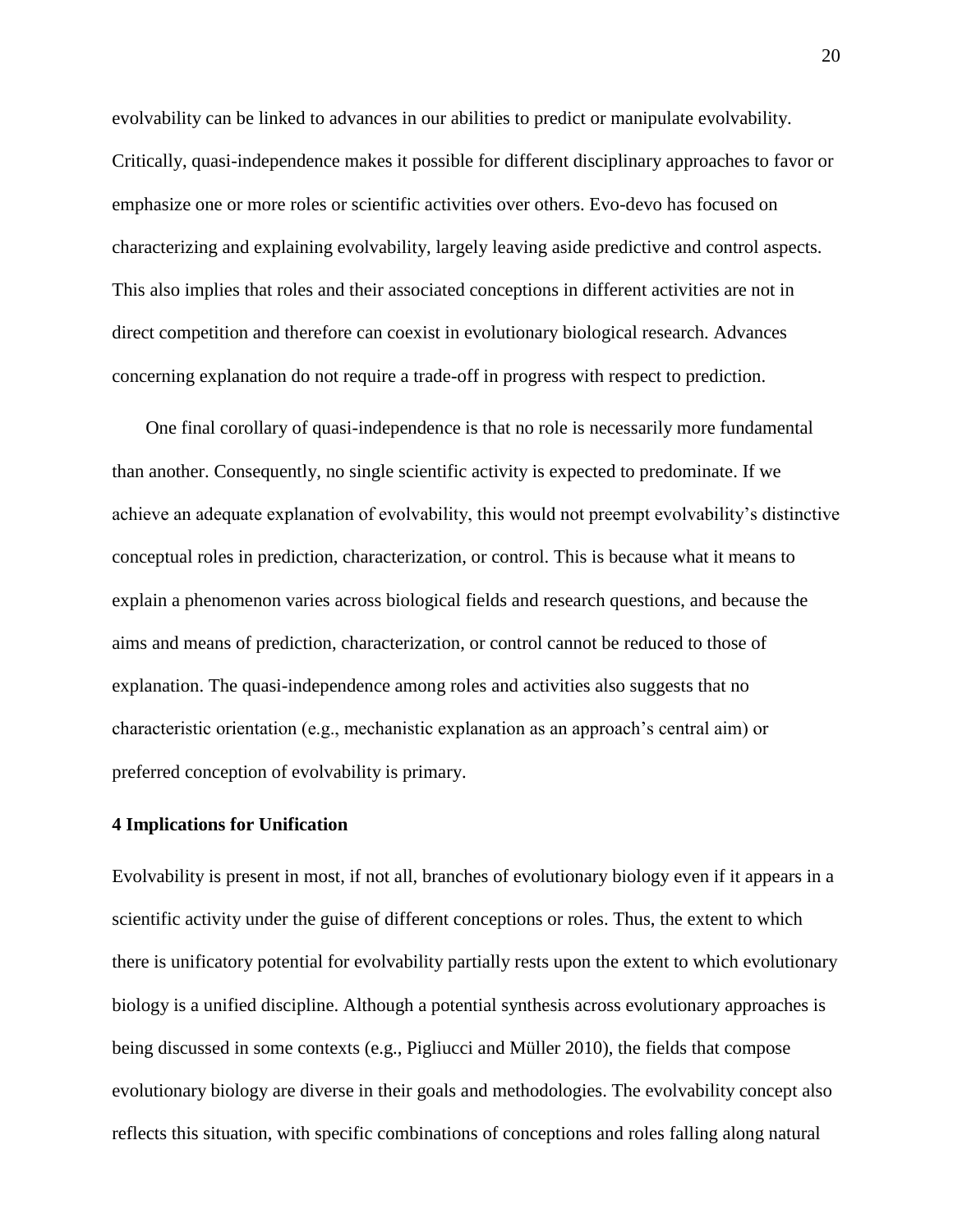divisions among disciplinary or methodological approaches (Nuño de la Rosa 2017; see Figure 1).

Another issue to keep in view is that there are different kinds of unification. A classical view of science identifies its progress with theory unification across domains. This resonates with the idea that evolvability already has or should be a "unified" notion in the sense of having one primary meaning and one preeminent explanatory role (e.g., Brown 2014; Sterelny 2007), all in the context of a consensus account of evolutionary theory. However, given the diversity of theoretical contexts across evolutionary disciplines and the heterogeneity of activities within those disciplines, exploring the unificatory potential of conceptual roles across diverse activities—rather than aiming to reduce all of them to one fundamental meaning or role (such as explanation)—seems more promising for understanding the relationships between these different approaches in evolutionary biology (Brigandt and Love 2012).

One possibility is having a unified definition of evolvability within a particular scientific role (*definitional unification*). Among the activities where evolvability plays a role, prediction stands out for its degree of theoretical development, especially within quantitative genetics. This follows from a precise mathematical characterization that can be obtained from measures in artificial and natural populations. For example, evolvability measures have been used to predict wing shape divergence in *Drosophila* species (Hansen and Houle 2008). A unified notion of evolvability that facilitates prediction lies behind Houle and Pelábon's (this volume) proposal, who argue that all conceptions of evolvability assume it is a dispositional property and develop a framework for undertaking meaningful measurements of this disposition in empirical cases. Such a framework involves identifying the relevant features that evolve (i.e., evolvability *of*) and the applicable conditions *under* and timescales *over* which evolution takes place are delineated. This framework shows one way in which evolvability could serve to unify evolutionary research; it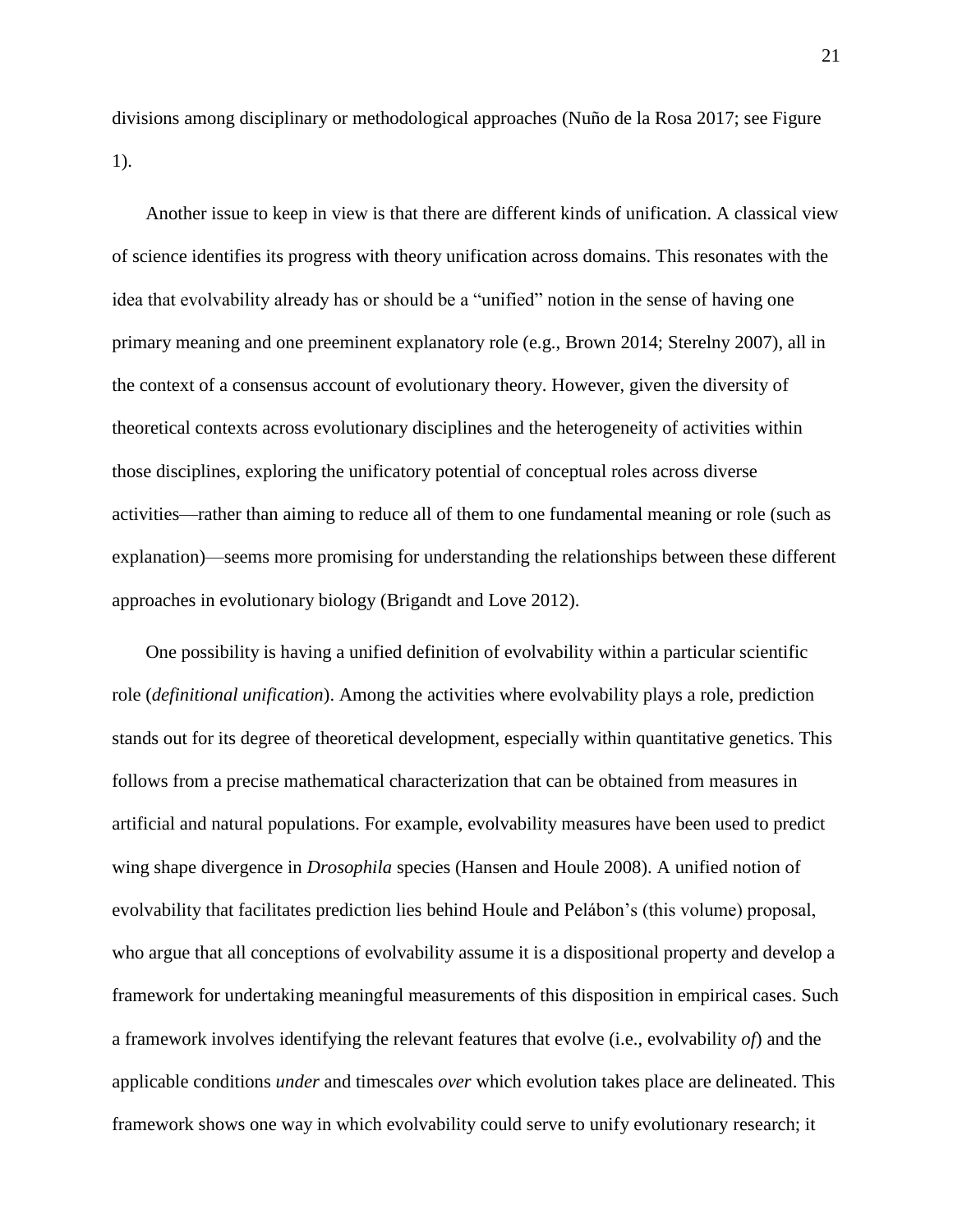yields an abstract scheme that encompasses many concrete definitions found in the literature (see Figure 2). Different conceptions simply focus on different, concrete "of-under-over" aspects: evolvability *of* a quantitative trait *under* directional selection *over* multiple generations versus evolvability *of* new phenotypic variants *under* mutation in a certain developmental architecture *over* millions of years. Although this framework offers a good strategy for measuring evolvability because it is characterized in a number of different disciplinary contexts, it does not provide a framework for linking together different research questions (e.g., how explanations of short-term evolvability connect with explanations of long-term evolvability) or scientific activities (e.g., how the short-term prediction on the basis of the additive variance is related to the mechanistic explanation of evolvability).

#### *[Insert Figure 2 here]*

Importantly, quasi-independence is not inconsistent with some scientific activity where evolvability plays a role serving as a basis for *unification* across different disciplinary approaches (without privileging any single approach). If one role can spur investigation by fostering organization among different approaches and research questions, then quasiindependence implies that this unifying capacity can manifest without making other roles that evolvability plays in different activities irrelevant. Although prediction is the activity where a role for evolvability is the best quantified, we hypothesize that it does not have the most potential for unification across different disciplinary approaches. Instead, we hold that the activity of *setting a research agenda*, where evolvability plays a key role as a tool for structuring research, has the most unificatory promise.

Independently of the success or failure of unification based on a common, abstract characterization of evolvability or the development of measures that predict both short term and long term phenotypic divergence, evolvability can unify in a different sense. The capacity to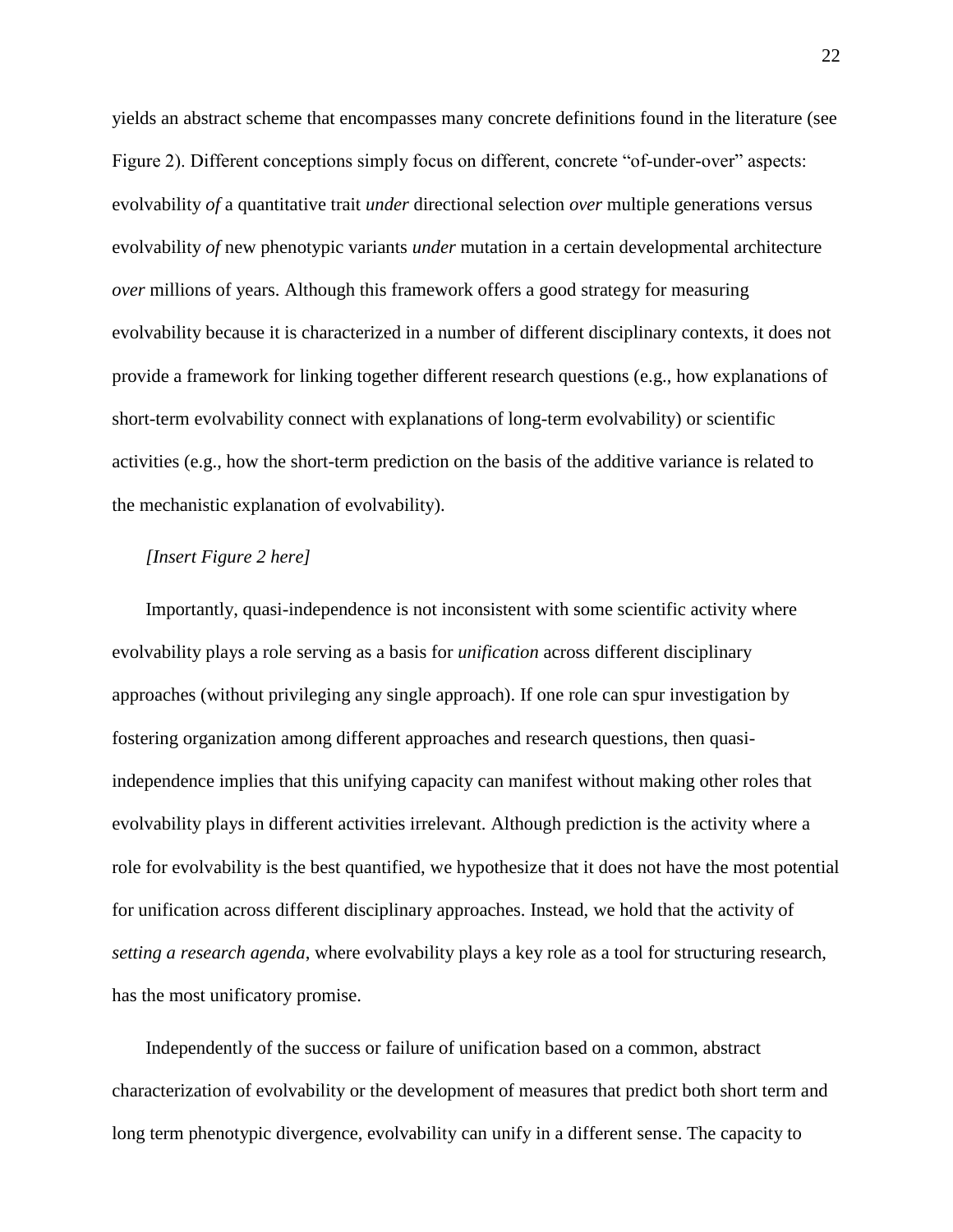connect different scientific questions, fields, or approaches can be labeled *disciplinary unification*. The historical rise of scientific discourse about evolvability helped to synthesize investigations across research traditions that previously had been largely unrelated. This corresponds to the activity of setting a research agenda. A concept that sets a research agenda not only motivates further scientific efforts but also structures ongoing research and coordinates disciplinary contributions (Love 2021). This is because the agenda represented by the concept consists of many component questions, which are related in systematic ways (Section 2.1), such as the amount of phenotypic variation that can be generated and biases in the direction of variation (Hendrikse et al. 2007).

Figure 3 offers one illuminating (if incomplete) perspective on the structure of the problem agenda associated with evolvability. Although there are other ways of articulating the landscape of evolvability research (see Figure 1 in Houle and Pélabon this volume), any account will have the agenda-setting benefit of mapping out some connections among fields and approaches. Figure 3 captures disciplines, phenomena, and clusters of questions in evolvability-related research. This makes it possible to display several patterns of existing research, such as evo-devo inquiry into developmental phenomena relevant to phenotypic variability (e.g., the modularity of the genotype-phenotype map). At the same time, the figure not only includes phenotypic variability, phenotypic variation, and actual evolutionary change as phenomena directly germane to evolvability research, but it also depicts how they are related to each other and other phenomena. Variation, including the covariation among different characters, can be measured in actual populations. Together with additional factors, such as selection, theoretical models can then predict the resulting microevolutionary change. However, if one wants to understand what leads to and accounts for patterns of phenotypic variation, further issues need to be investigated. In addition to the impact of population processes on variability (e.g., mating systems, population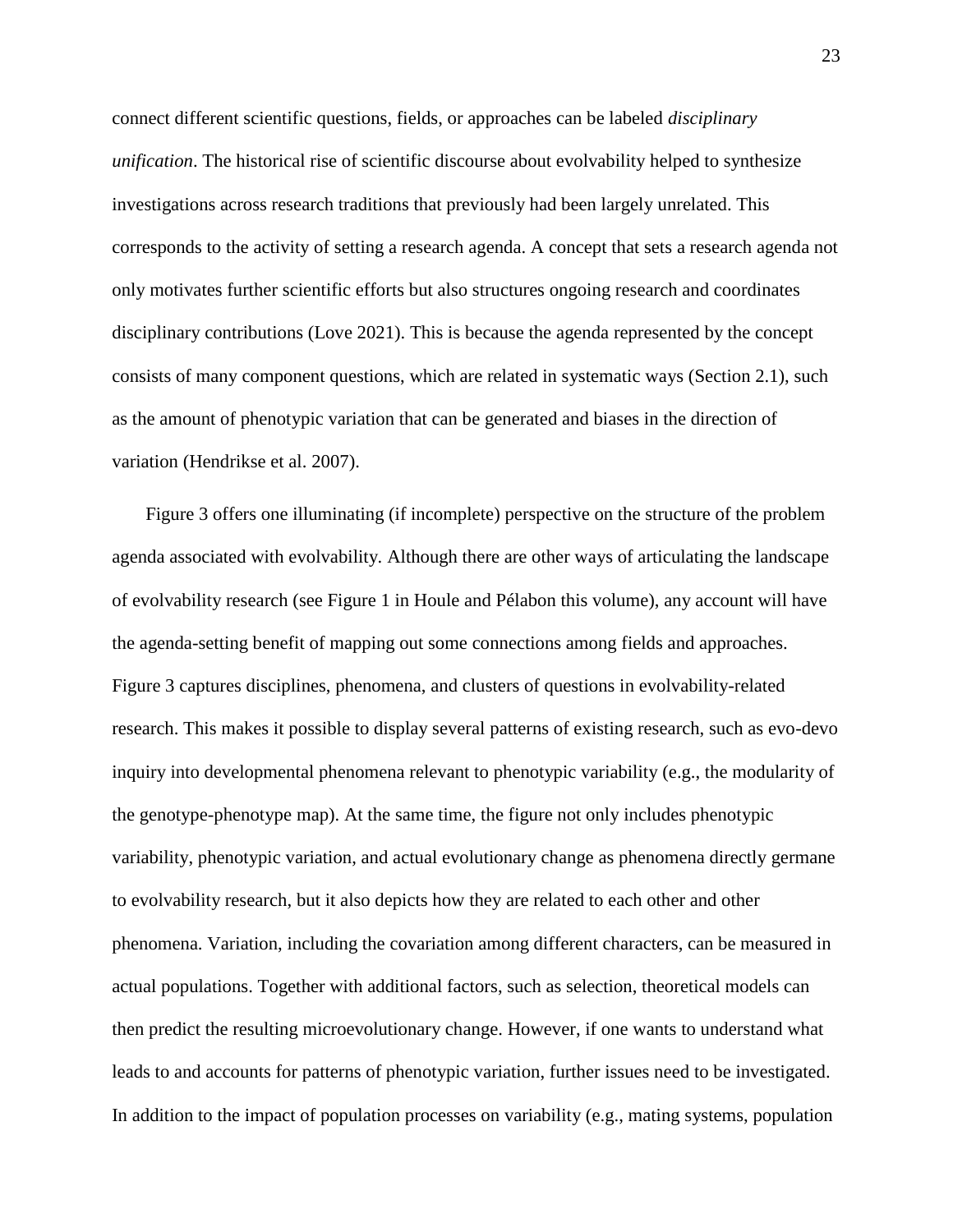size), the potential for phenotypic variability has to be dissected in terms of the structure of the genotype-phenotype map (e.g. modularity, robustness), all of which can be enriched by an investigation of epistatic patterns and the underlying developmental architecture. Moreover, if one wants to understand how these microevolutionary changes lead to macroevolutionary patterns, further investigation into long-term changes in these factors is required. By foreshadowing how these different contributions from evolvability research can be connected, the concept of evolvability sets a research agenda that coordinates various scientific efforts.

#### *[Insert Figure 3 here]*

Perhaps most significantly, Figure 3 provides a map of the involvement of different *disciplines* and how these investigative approaches are related in evolvability research. For example, quantitative genetics focuses on the role of phenotypic variation, while population genetics and ecology are needed to understand how variability leads to realized evolutionary change. Evo-devo encompasses work on the developmental architecture that underlies phenotypic variability, whereas developmental evolution forges links with quantitative and population genetics. Comparative biology and paleontology are needed to investigate long-term trends and rates of actual evolutionary change; computational approaches have relevance across the whole loop of evolutionary phenomena relevant to evolvability (e.g., understanding the impact of neutral networks and robustness or simulating microevolutionary dynamics). This shows in rich detail how the agenda-setting role of the concept of evolvability can have a unifying effect by linking disciplines and mapping out connections among scientific contributions provided by different approaches.

The disciplinary landscape generated by evolvability research differs from those offered by other classical concepts, such as natural selection or developmental constraint. While the notion of selection synthesized a manifold of disciplines, it left out the role of development and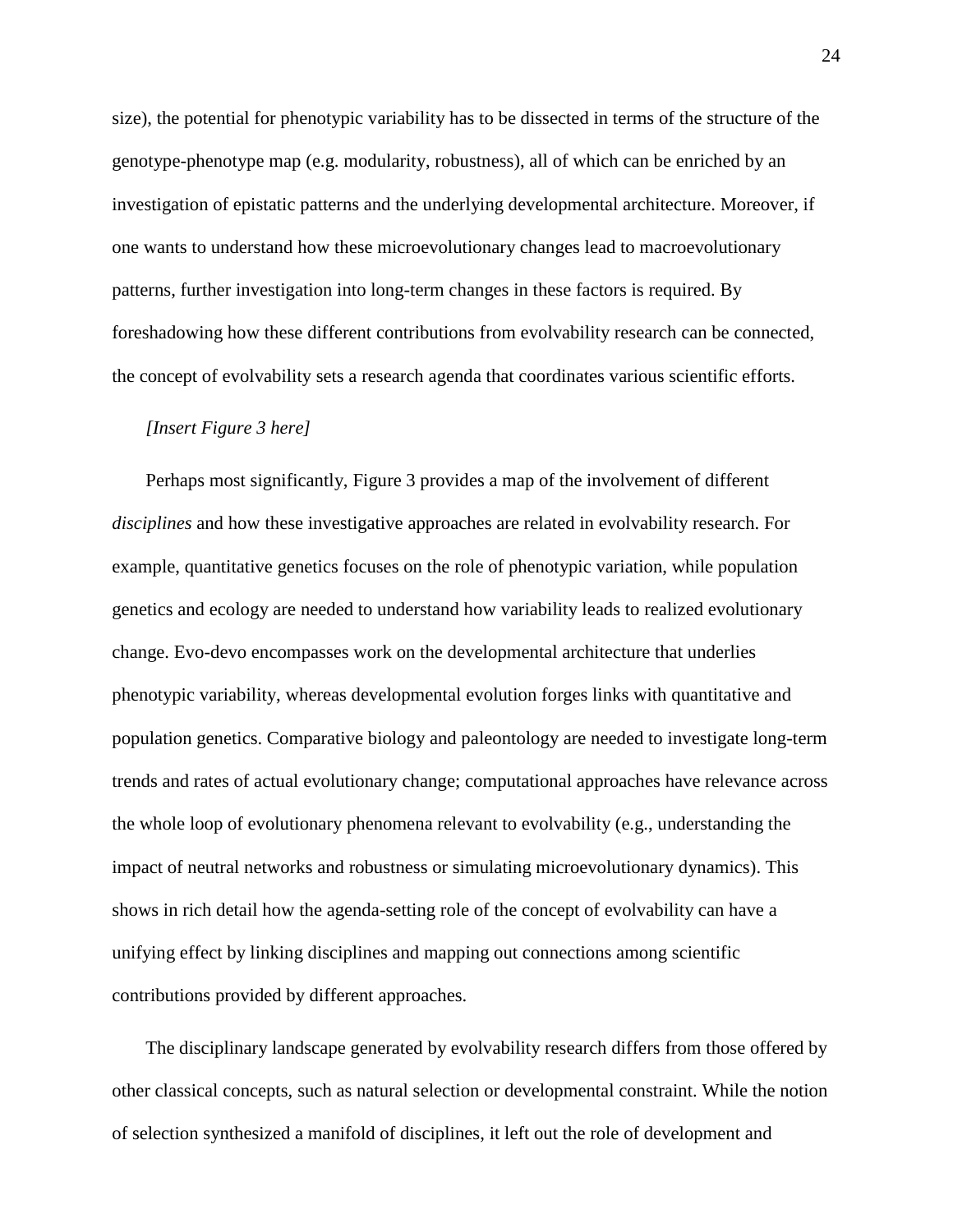physiology in structuring phenotypic variability (see Fig. 2, rectangle enclosed by a dashed line). The concept of developmental constraint set a research agenda in the 1980s that involved biologists from several fields, including developmental biology and paleontology (Brigandt 2015b). At the same time, the notion of constraint had negative connotations for many evolutionary biologists (Arthur 2015). For example, constraint-based explanations were sometimes viewed as emphasizing the limiting aspects of development and as competing with or even excluding selection-based explanations (Amundson 1994). In contrast, the increasing prominence of the concept of evolvability in the 1990s had the advantage of setting a *positive* research agenda about the generation of variation and effecting evolutionary transformation, which included fields that rely on the notion of selection, such as quantitative genetics and population genetics. Indeed, the evolvability agenda has given rise to new research questions within these fields such as variational modularity or conditional evolvability (Hansen and Houle 2008).

It is crucial to see that Figure 3 also represents the ongoing nature of the evolutionary process, including how evolvability itself evolves (by means of a feedback loop). This suggests that there is no single, preferred starting point for evolvability research, where one discipline would have to conclude its research before others could initiate or contribute, or where one approach would be the most basic without needing explanatory resources from other disciplines. Although there may well be alternative and equally legitimate representations of how various components are structurally organized in evolvability research (e.g., mating systems are not represented in Figure 3), this does not detract from the fecundity of this version of disciplinary unification. In fact, the pursuit and construction of different representations of the research agenda of evolvability are likely to help establish more points of contact between the diversity of approaches involved, thereby augmenting the role this agenda-setting strategy can play in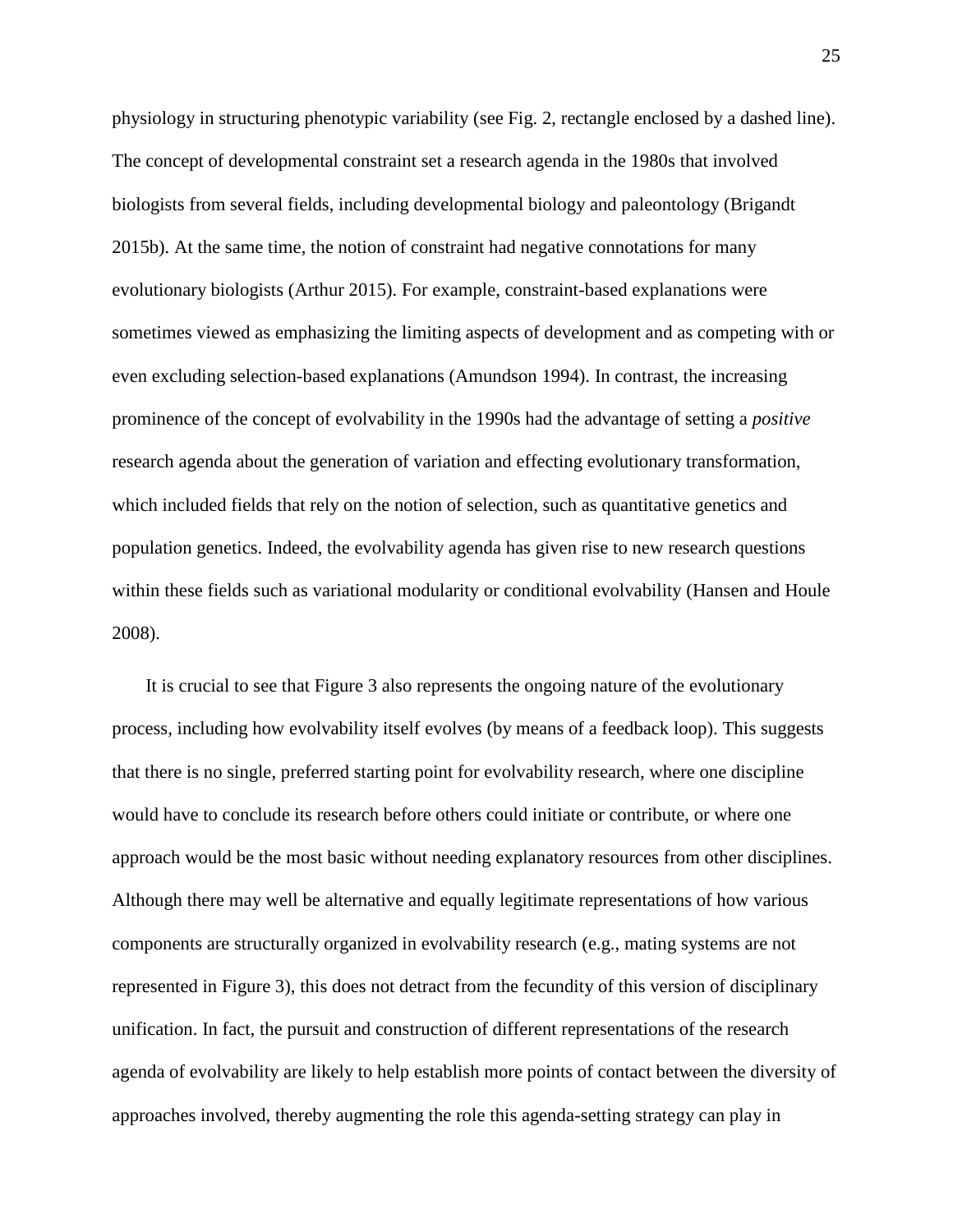unifying evolutionary biological investigations around the concept of evolvability.

#### **5 Conclusion**

We began our analysis with the observation that variation in the conceptualization of evolvability within research likely plays some functional *role* in the reasoning endeavors of scientists. After examining the roles of evolvability in five different scientific activities (Section 2), we interrogated how its different roles and conceptions can be related to one another or are jointly operative in diverse ways because of their quasi-independence (Section 3). In closing, we described two candidate strategies for addressing whether evolvability might play a unifying role in evolutionary biology: definitional unification and disciplinary unification (Section 4). Although we argued that the latter appears to harbor a more encompassing basis for unification across many fields and approaches in evolutionary biology (based on the research agenda setting role), the value of our analysis stands independent of this claim. Explicit scrutiny of the conceptual roles that evolvability plays in contemporary evolutionary biology helps to show how a rich and variegated space of possibilities can be utilized by researchers to facilitate fruitful interdisciplinary lines of investigation and thereby yield a deeper understanding of evolvability.

#### **Acknowledgements**

We thank all participants of the 'Evolvability: A New and Unifying Concept in Evolutionary Biology?' project, and especially Thomas Hansen and Christophe Pélabon, for stimulating discussions and comments on a draft of this chapter. We also acknowledge the discussion among participants of the 'Evolvability across biological disciplines' session at ISHPSSB 2021. All coauthors are greatly indebted to the Centre for Advanced Study (CAS) at the Norwegian Academy of Science and Letters for its generous funding, which made this research project possible.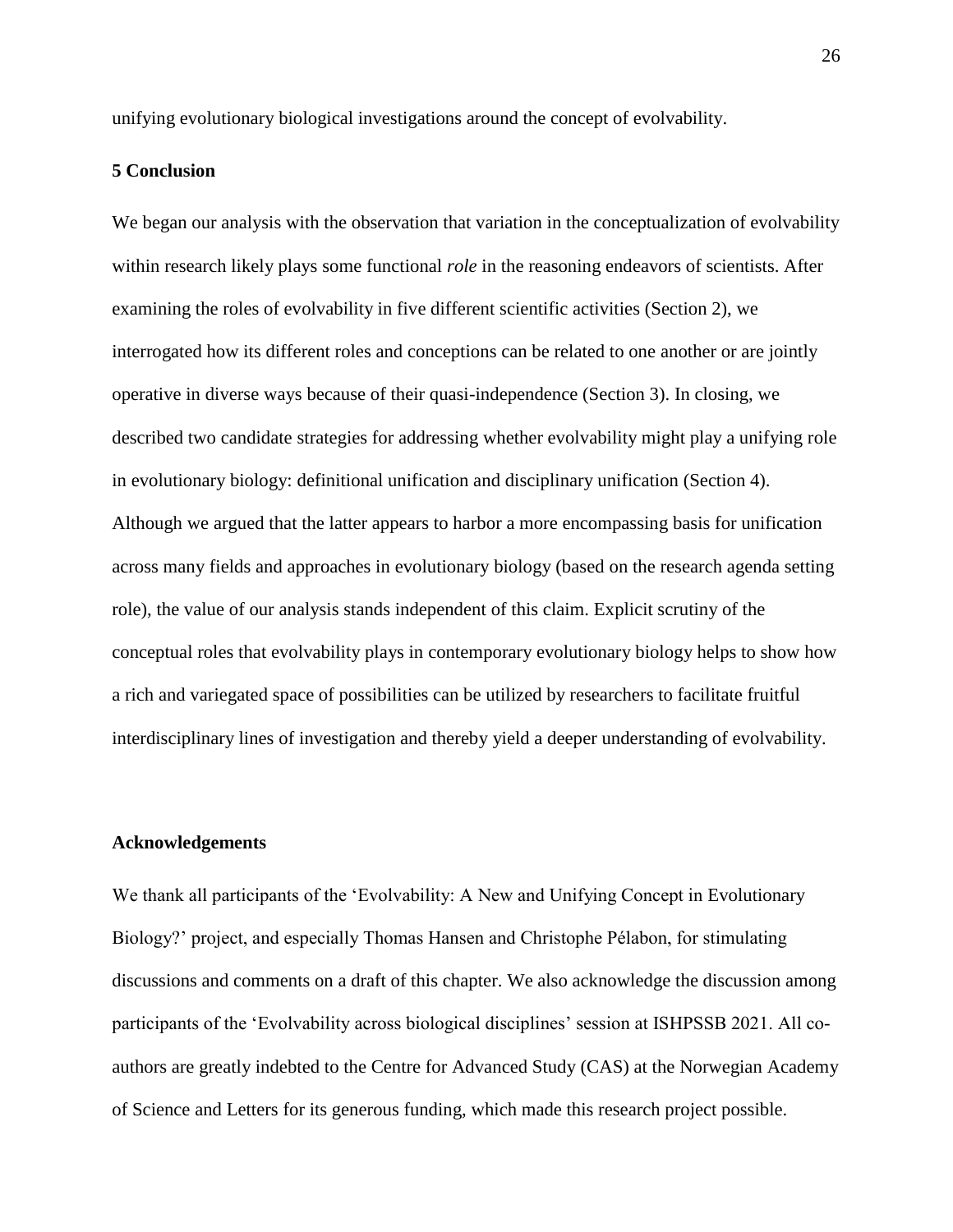Cristina Villegas and Laura Nuño de la Rosa were also supported by the Spanish Ministry of Economy and Competitiveness (project PGC2018-099423-B-I00). Ingo Brigandt's work was additionally supported by the Social Sciences and Humanities Research Council of Canada (Insight Grant 435-2016-0500). Alan Love was supported by the John M. Dolan Professorship and the Winton Chair in the Liberal Arts. Günter Wagner and Alan Love are supported, in part, by the John Templeton Foundation (grant #61329)

#### **References**

- Allendorf, F. W., P. A. Hohenlohe, and G. Luikart. 2010. "Genomics and the future of conservation genetics." *Nature Reviews Genetics* 11 (10): 697-709.
- Amundson, R. 1994. "Two concepts of constraint: adaptationism and the challenge from developmental biology." *Philosophy of Science* 61 (4): 556-578.
- Ancel, L. W., & Fontana, W. (2000). Plasticity, evolvability, and modularity in RNA. *Journal of Experimental Zoology*, *288*(3), 242-283.
- Armbruster, W. S. 2002. "Can indirect selection and genetic context contribute to trait diversification? A transition-probability study of blossom-colour evolution in two genera." *Journal of Evolutionary Biology* 15 (3): 468-486.
- Arthur, W. 2015. "Internal factors in evolution: the morphogenetic tree, developmental bias, and some thoughts on the conceptual structure of evo-devo." In *Conceptual Change in Biology: Scientific and Philosophical Perspectives on Evolution and Development*, edited by A. C. Love, 343-363. Dordrecht: Springer.

Austin, C. J. and L. Nuño de la Rosa. 2021. "Dispositional properties in evo-devo." In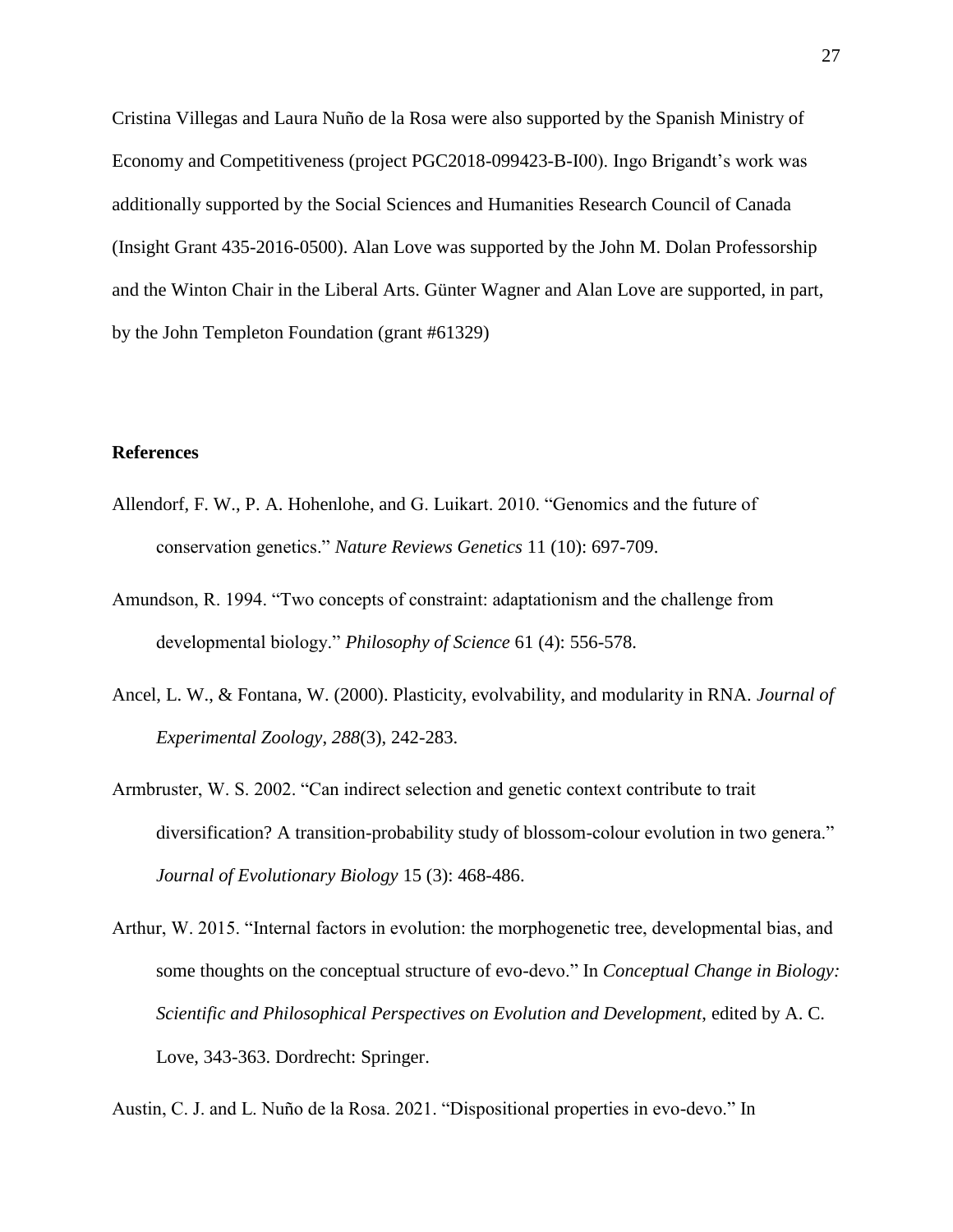*Evolutionary Developmental Biology: A Reference Guide*, edited by L. Nuño de la Rosa and G. Müller, 469-481. Cham: Springer.

- Beatty, J. (1995). The evolutionary contingency thesis. *Concepts, theories, and rationality in the biological sciences*, *45*, 81.
- Bergmann, P. J., G. Morinaga, E. S. Freitas, D. J. Irschick, G. P. Wagner, and C. D. Siler. 2020. "Locomotion and palaeoclimate explain the re-evolution of quadrupedal body form in *Brachymeles* lizards." *Proceedings of the Royal Society B: Biological Sciences* 287 (1938): 20201994.
- Bloom, J. D., S. T. Labthavikul, C. R. Otey, and F. H. Arnold. 2006. "Protein stability promotes evolvability." *Proceedings of the National Academy of Sciences of the USA* 103 (15): 5869-5874.
- Blount, Z. D., R. E. Lenski, and J. B. Losos. 2018. "Contingency and determinism in evolution: replaying life's tape." *Science* 362 (6415): eaam5979.
- Bornscheuer, U. T., B. Hauer, K. E. Jaeger, and U. Schwaneberg. 2019. "Directed evolution empowered redesign of natural proteins for the sustainable production of chemicals and pharmaceuticals." *Angewandte Chemie International Edition* 58 (1): 36-40.
- Brigandt, I. 2015a. "Evolutionary developmental biology and the limits of philosophical accounts of mechanistic explanation." In *Explanation in Biology: An Enquiry into the Diversity of Explanatory Patterns in the Life Sciences*, edited by P.-A. Braillard and C. Malaterre, 135-173. Dordrecht: Springer.
- Brigandt, I. 2015b. "From developmental constraint to evolvability: how concepts figure in explanation and disciplinary identity." In *Conceptual Change in Biology: Scientific and Philosophical Perspectives on Evolution and Development*, edited by A. C. Love, 305-325.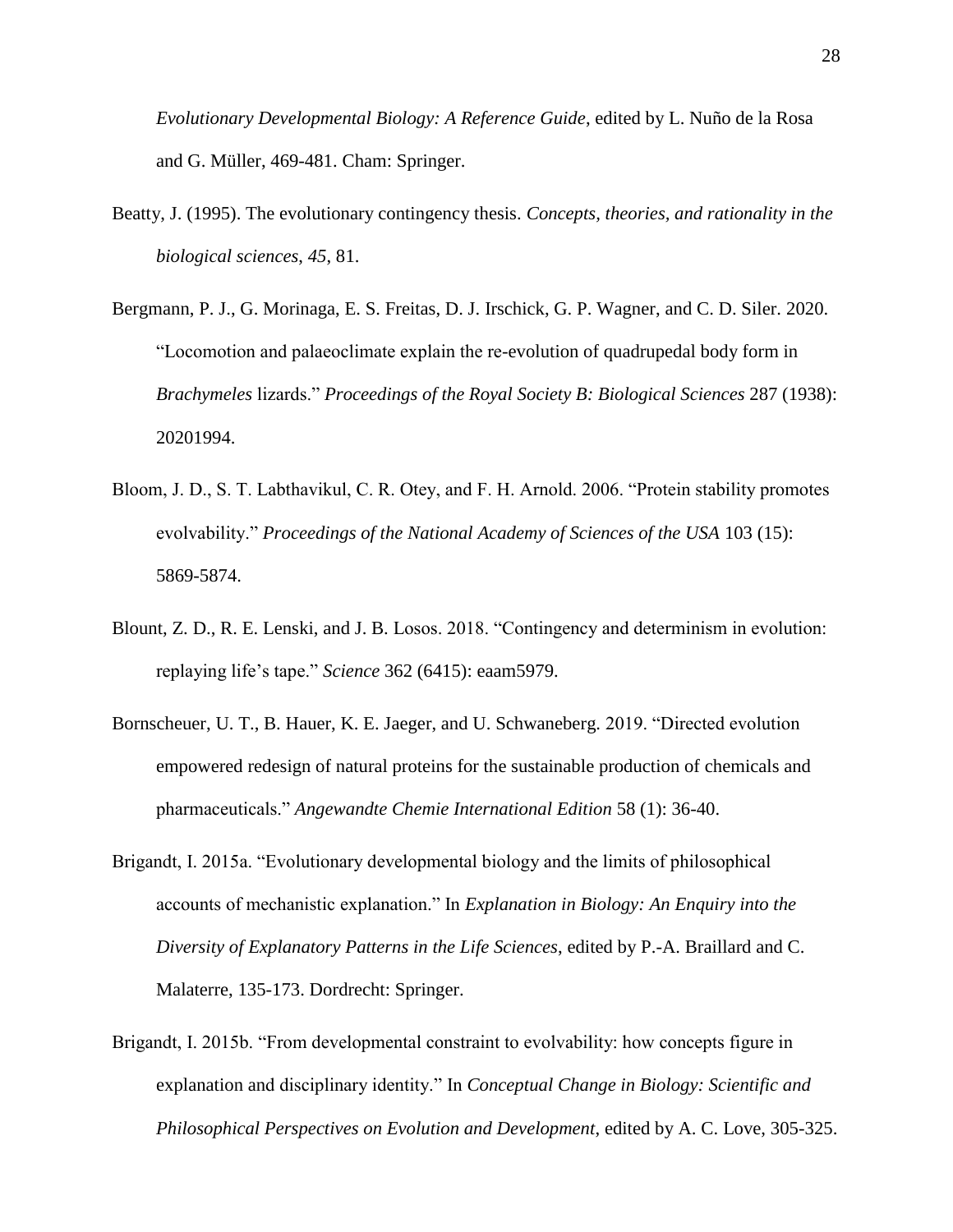Dordrecht: Springer.

- Brigandt, I. and A. C. Love. 2012. "Conceptualizing evolutionary novelty: moving beyond definitional debates." *Journal of Experimental Zoology Part B: Molecular and Developmental Evolution* 318 (6): 417-427.
- Broom, A., Z. Jacobi, K. Trainor, and E. M. Meiering. 2017. "Computational tools help improve protein stability but with a solubility tradeoff." *Journal of Biological Chemistry* 292 (35): 14349-14361.
- Brown, R. L. 2014. "What evolvability really is." *British Journal for the Philosophy of Science*  65 (3): 549-572.
- Campbell, C. S., C. E. Adams, C. W. Bean, and K. J. Parsons. 2017. "Conservation evo-devo: preserving biodiversity by understanding its origins." *Trends in Ecology & Evolution* 32 (10): 746-759.
- Carter, A. J. R., J. Hermisson, and T. F. Hansen. 2005. "The role of epistatic gene interactions in the response to selection and the evolution of evolvability." *Theoretical Population Biology* 68 (3): 179-196.
- Colaço, D. 2018. "Rip it up and start again: the rejection of a characterization of a phenomenon." *Studies in History and Philosophy of Science* 72: 32-40.
- Craver, C. F. and L. Darden. 2013. *In Search of Mechanisms: Discoveries across the Life Sciences*. Chicago: University of Chicago Press.
- Draghi, J. 2019. "Phenotypic variability can promote the evolution of adaptive plasticity by reducing the stringency of natural selection." *Journal of Evolutionary Biology* 32 (11): 1274-1289.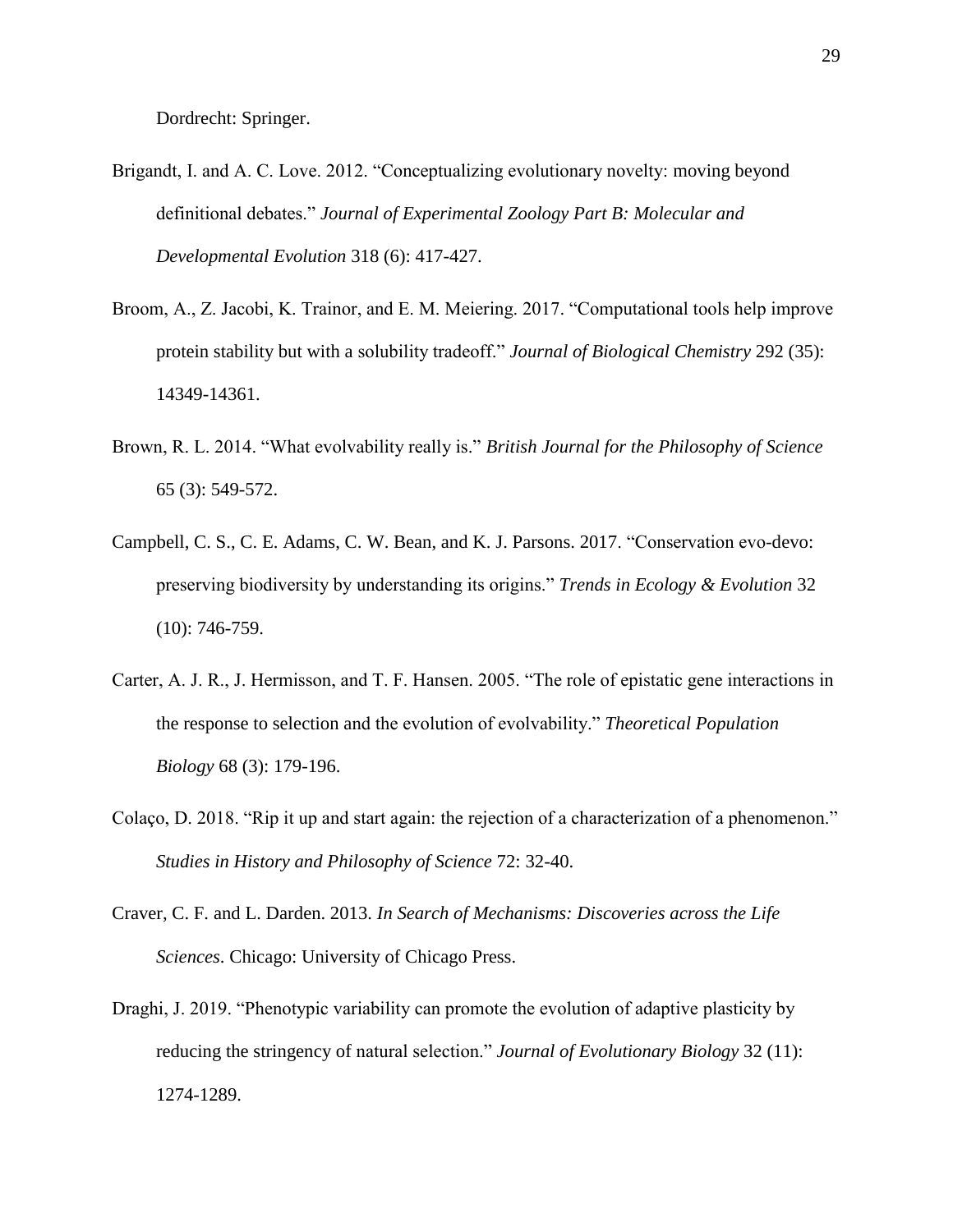- Draghi, J. A. and M. C. Whitlock. 2012. "Phenotypic plasticity facilitates mutational variance, genetic variance, and evolvability along the major axis of environmental variation." *Evolution* 66 (9): 2891-2902.
- Galison, P. 1999. "Trading zone: coordinating action and belief." In *The Science Studies Reader*, edited by B. Mario, 137-160. New York: Routledge.
- Gerhart, J. C. and M. W. Kirschner. 2007. "The theory of facilitated variation." *Proceedings of the National Academy of Sciences of the USA* 104: 8582-8589.
- Gienapp, P., S. Fior, F. Guillaume, J. R. Lasky, V. L. Sork, and K. Csilléry. 2017. "Genomic quantitative genetics to study evolution in the wild." *Trends in Ecology & Evolution* 32 (12): 897-908.
- Griffiths, P. and K. Stotz. 2013. *Genetics and Philosophy: An Introduction*. Cambridge: Cambridge University Press.
- Hansen, T. F. 2006. "The evolution of genetic architecture." *Annual Review of Ecology, Evolution, and Systematics* 37 (1): 123-157.
- Hansen, T. F. 2011. "Epigenetics: adaptation or contingency?" In *Epigenetics: Linking Genotype and Phenotype in Development and Evolution*, edited by H. Benedikt and K. H. Brian, 357- 376: University of California Press.
- Hansen, T. F. and D. Houle. 2008. "Measuring and comparing evolvability and constraint in multivariate characters." *Journal of Evolutionary Biology* 21 (5): 1201-1219.
- Hansen, T. F., Pélabon, C., & Armbruster, W. S. (2007). Comparing variational properties of homologous floral and vegetative characters in Dalechampia scandens: testing the Berg hypothesis. *Evolutionary Biology*, *34*(1), 86-98.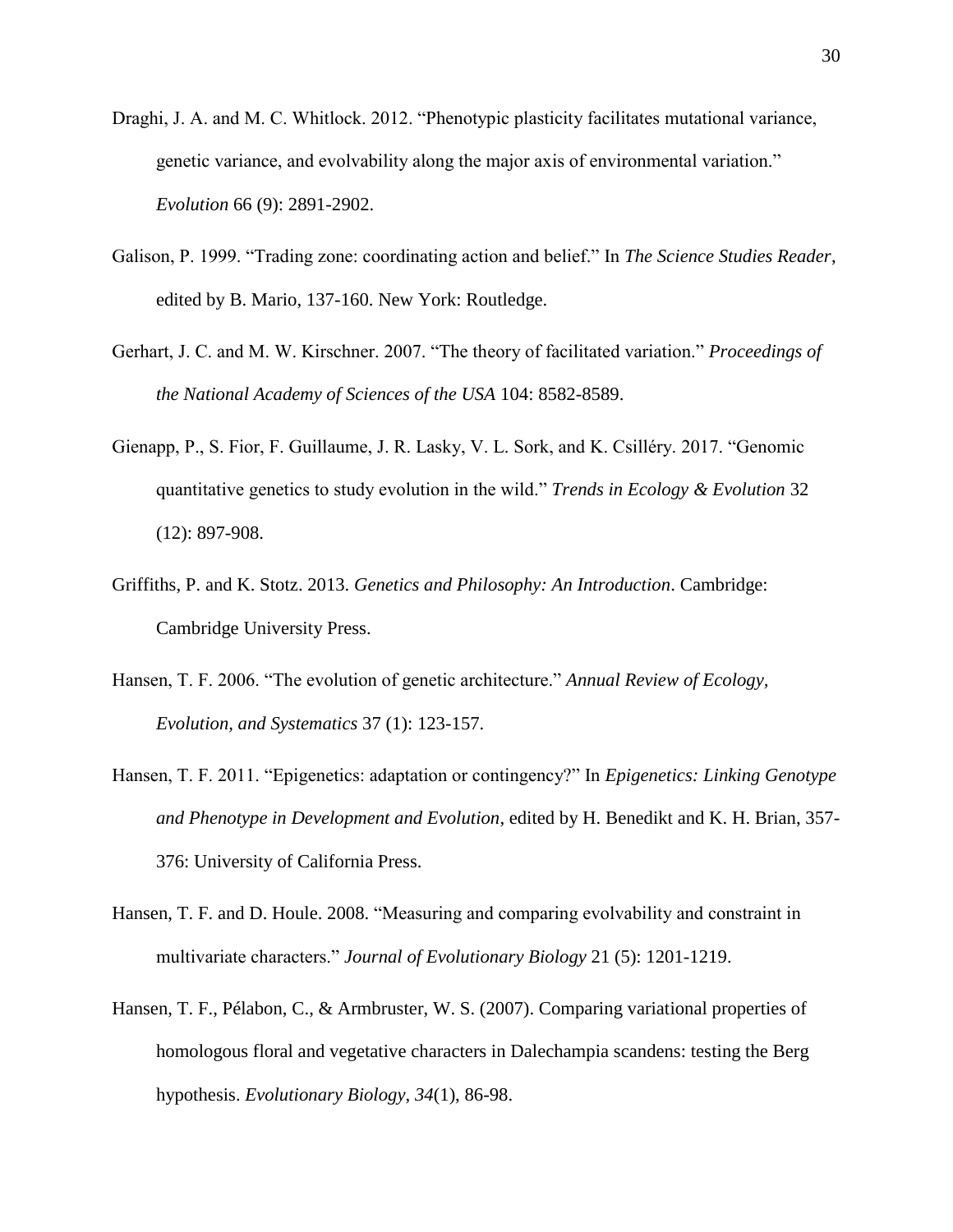- Hansen, T. F., C. Pélabon, and D. Houle. 2011. "Heritability is not evolvability." *Evolutionary Biology* 38 (3): 258.
- Hempel, C. G. 1965. *Aspects of Scientific Explanation and Other Essays in the Philosophy of Science*. New York: Free Press.
- Hendrikse, J. L., T. E. Parsons, and B. Hallgrímsson. 2007. "Evolvability as the proper focus of evolutionary developmental biology." *Evolution & Development* 9 (4): 393-401.
- Hey, J. 2001. *Genes, Categories, and Species: The Evolutionary and Cognitive Cause of the Species Problem*. Oxford: Oxford University Press.
- Hillesheim, E. and S. C. Stearns. 1991. "The responses of *Drosophila melanogaster* to artificial selection on body weight and its phenotypic plasticity in two larval food environments." *Evolution* 45 (8): 1909-1923.
- Houle, D. 1992. "Comparing evolvability and variability of quantitative traits." *Genetics* 130 (1): 195-204.
- Houle, D., G. H. Bolstad, K. van der Linde, and T. F. Hansen. 2017. "Mutation predicts 40 million years of fly wing evolution." *Nature* 548 (7668): 447-450.
- Hunt, G. 2007. "Evolutionary divergence in directions of high phenotypic variance in the ostracode genus *Poseidonamicus*." *Evolution* 61 (7): 1560-1576.
- Jones, A. G., Bürger, R., & Arnold, S. J. (2018). The G-matrix Simulator Family: Software for Research and Teaching. *Journal of Heredity*, *109*(7), 825-829.
- Kirschner, M. W. and J. C. Gerhart. 1998. "Evolvability." *Proceedings of the National Academy of Sciences of the USA* 95 (15): 8420-8427.

Kirschner, M. W. and J. C. Gerhart. 2005. *The Plausibility of Life: Resolving Darwin's Dilemma*.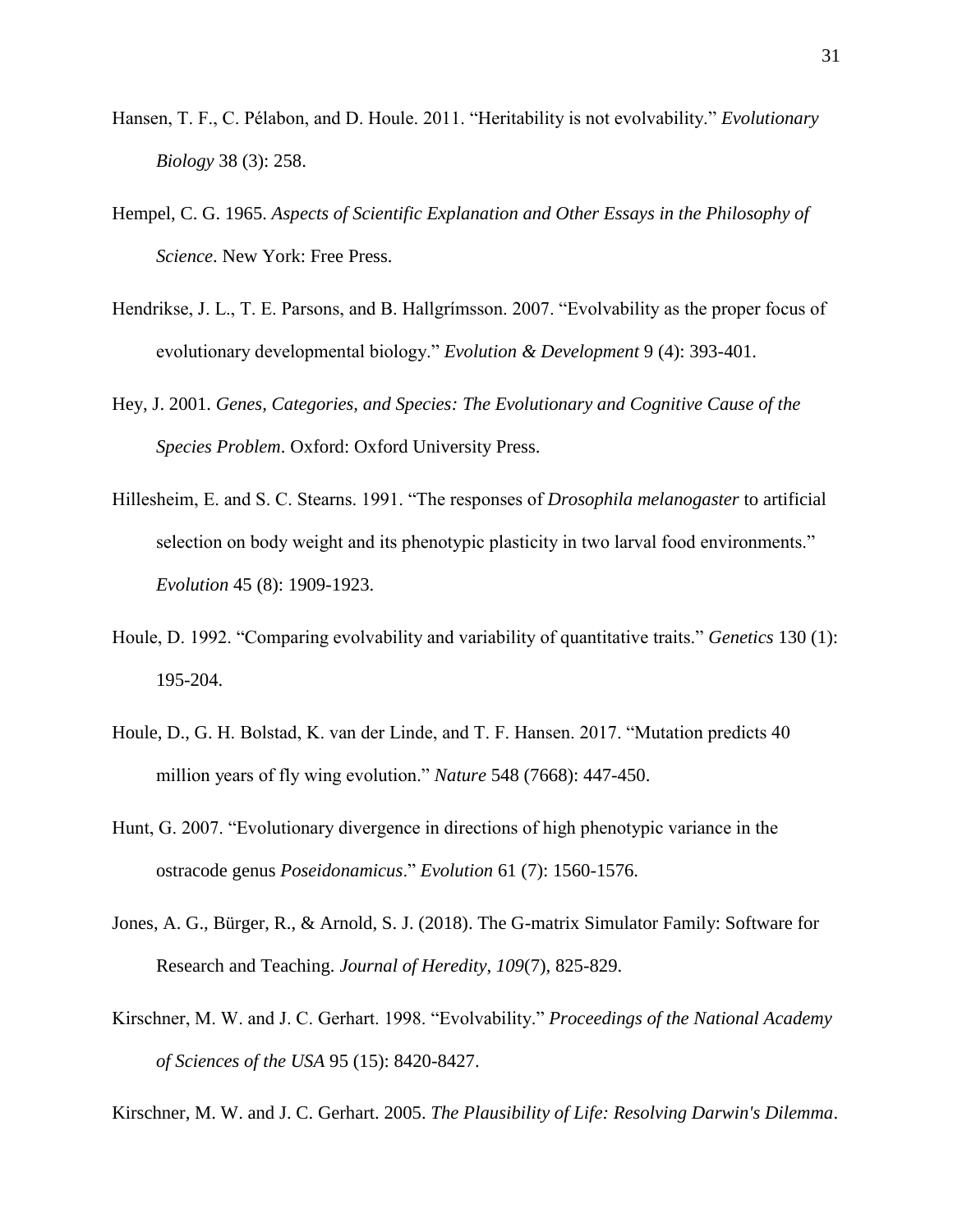New Haven: Yale University Press.

Kitcher, P. 1984. "Species." *Philosophy of Science* 51: 308-333.

- Lande, R. 1979. "Quantitative genetic analysis of multivariate evolution, applied to brain:body size allometry." *Evolution* 33 (1): 402-416.
- Love, A. C. 2003. "Evolvability, dispositions, and intrinsicality." *Philosophy of Science* 70: 1015-1027.
- Love, A. C. 2008. "Explaining evolutionary innovations and novelties: criteria of explanatory adequacy and epistemological prerequisites." *Philosophy of Science* 75 (5): 874-886.
- Love, A. C. 2013. "Interdisciplinary lessons for the teaching of biology from the practice of evodevo." *Science & Education* 22 (2): 255-278.
- Love, A.C. 2021. "Interdisciplinarity in Evo-Devo." In *Evolutionary Developmental Biology: A Reference Guide*, edited by L. Nuño de la Rosa and G. Müller, 407-423. Cham: Springer.
- Love, A. C., M. Grabowski, D. Houle et al. 2021. "Evolvability in the fossil record." *Paleobiology*.
- Minelli, A. 2010. "Evolutionary developmental biology does not offer a significant challenge to the neo-Darwinian paradigm." In *Contemporary Debates in the Philosophy of Biology*, edited by F. Ayala and R. Arp, 213-226. Malden: Wiley-Blackwell.
- Müller, G. B. 2021. "Evo-devo's contributions to the extended evolutionary synthesis." In *Evolutionary Developmental Biology: A Reference Guide*, edited by L. Nuno de la Rosa and G. Müller, 1127-1138. Cham: Springer.
- Nadolska-Orczyk, A., I. K. Rajchel, W. Orczyk, and S. Gasparis. 2017. "Major genes determining yield-related traits in wheat and barley." *Theoretical and Applied Genetics*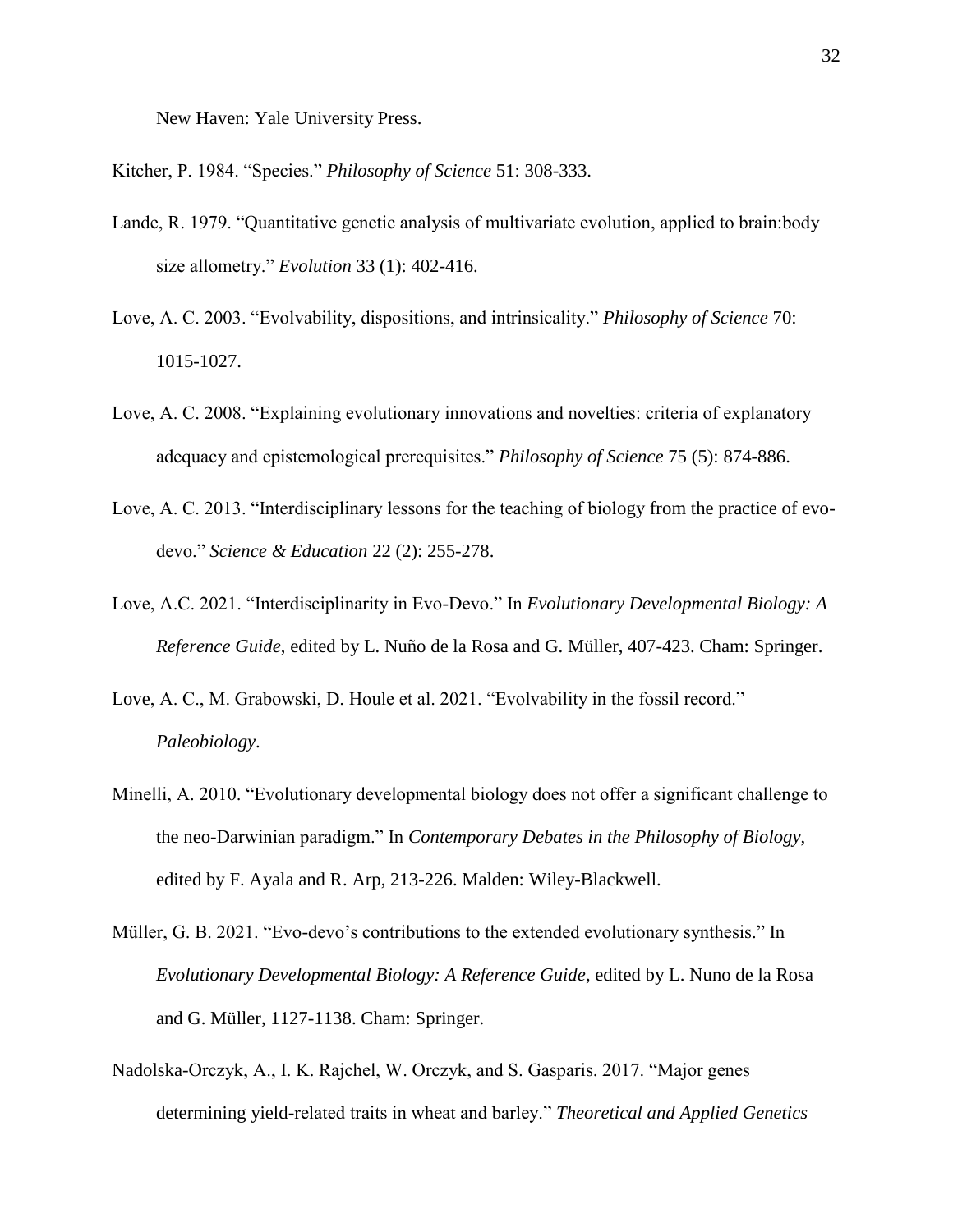- Nuño de la Rosa, L. 2017. "Computing the extended synthesis: mapping the dynamics and conceptual structure of the evolvability research front." *Journal of Experimental Zoology Part B: Molecular and Developmental Evolution* 328 (5): 395-411.
- Nuño de la Rosa, L. and C. Villegas. 2019. "Chances and propensities in evo-devo." *British Journal for the Philosophy of Science*. doi:10.1093/bjps/axz048
- Ogbunugafor, C. B., R. C. McBride, and P. E. Turner. 2009. "Predicting virus evolution: the relationship between genetic robustness and evolvability of thermotolerance." *Cold Spring Harbor symposia on quantitative biology* 74: 109-118.
- Payne, J. L., J. H. Moore, and A. Wagner. 2014. "Robustness, evolvability, and the logic of genetic regulation." *Artificial Life* 20 (1): 111-126.
- Pigliucci, M. 2008a. "Is evolvability evolvable?" *Nature Reviews Genetics* 9 (1): 75-82.
- Pigliucci, M. 2008b. "What, if anything, is an evolutionary novelty?" *Philosophy of Science* 75: 887-898.
- Pigliucci, M. and G. Müller, eds. 2010. *Evolution, the Extended Synthesis*. Cambridge, MA: MIT Press.
- Polster, R., C. J. Petropoulos, S. Bonhoeffer, and F. Guillaume. 2016. "Epistasis and pleiotropy affect the modularity of the genotype–phenotype map of cross-resistance in HIV-1." *Molecular Biology and Evolution* 33 (12): 3213-3225.
- Popper, K. 2002 [1963]. *Conjectures and Refutations: The Growth of Scientific Knowledge*. London: Routledge.

Price, T. and D. Schluter. 1991. "On the low heritability of life-history traits." *Evolution* 45 (4):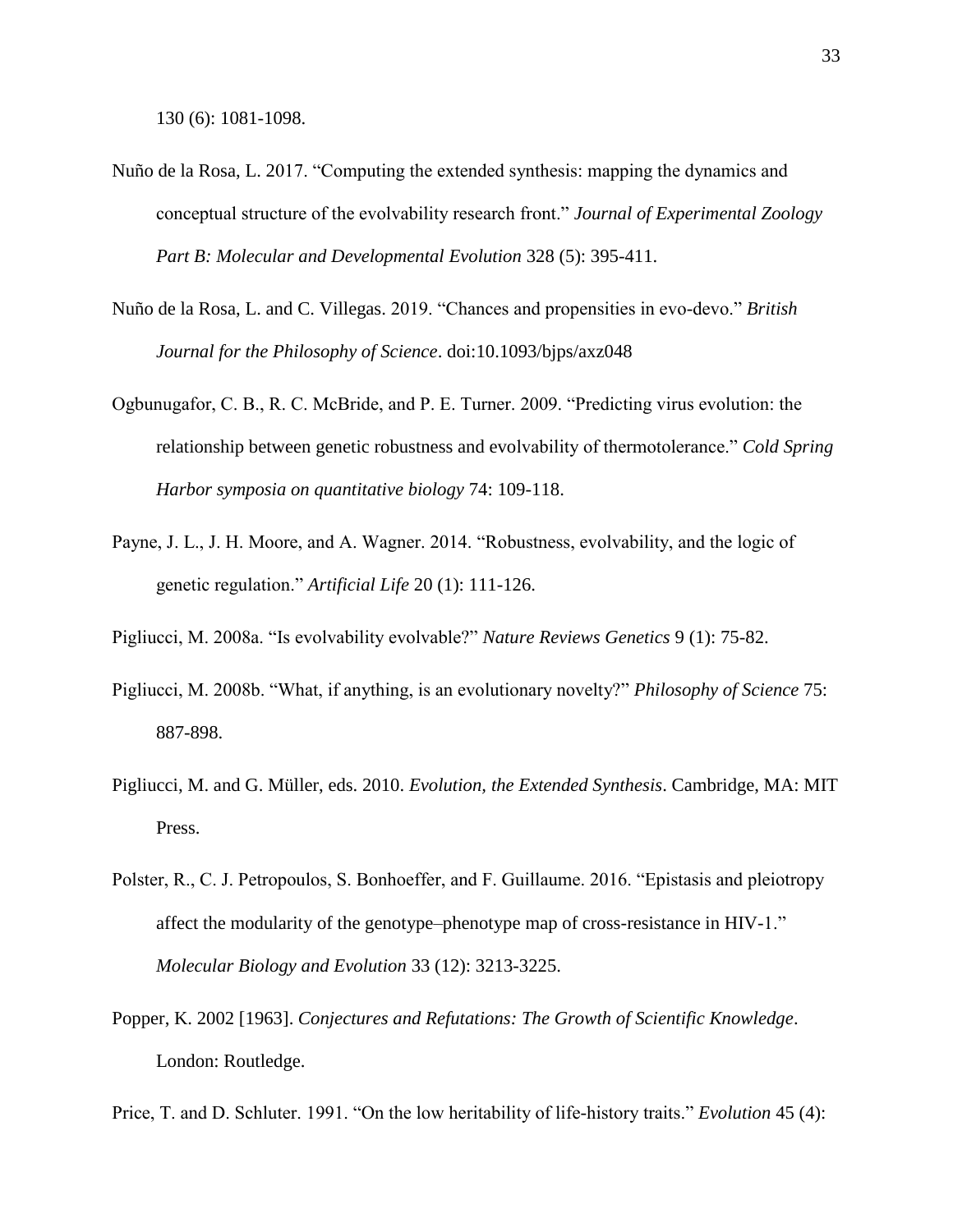- Rabosky, D. L., F. Santini, J. Eastman, S. A. Smith, B. Sidlauskas, J. Chang, and M. E. Alfaro. 2013. "Rates of speciation and morphological evolution are correlated across the largest vertebrate radiation." *Nature Communications* 4 (1): 1958.
- Rigoldi, F., S. Donini, A. Redaelli, E. Parisini, and A. Gautieri. 2018. "Engineering of thermostable enzymes for industrial applications." *APL Bioengineering* 2 (1): 011501.
- Scriven, M. 1959. "Explanation and prediction in evolutionary theory." *Science* 130 (3374): 477- 482.
- Sterelny, K. (2007). What is evolvability?. In *Philosophy of biology* (pp. 163-178). North-Holland.
- Sterelny, K. 2011. "Evolvability reconsidered." In *The Major Transitions in Evolution Revisited*, edited by B. Calcott and K. Sterelny, 83-100. Cambridge, MA: MIT Press.
- Tokuriki, N. and D. S. Tawfik. 2009. "Stability effects of mutations and protein evolvability." *Current opinion in structural biology* 19 (5): 596-604.
- Uyeda, J. C., T. F. Hansen, S. J. Arnold, and J. Pienaar. 2011. "The million-year wait for macroevolutionary bursts." *Proceedings of the National Academy of Sciences of the USA*  108 (38): 15908-15913.
- Vasas, V., C. Fernando, M. Santos, S. Kauffman, and E. Szathmáry. 2012. "Evolution before genes." *Biology Direct* 7 (1): 1.
- Wagner, A. 2005. *Robustness and Evolvability in Living Systems*. Princeton: Princeton University Press.

Wagner, A. 2008. "Robustness and evolvability: a paradox resolved." *Proceedings of the Royal*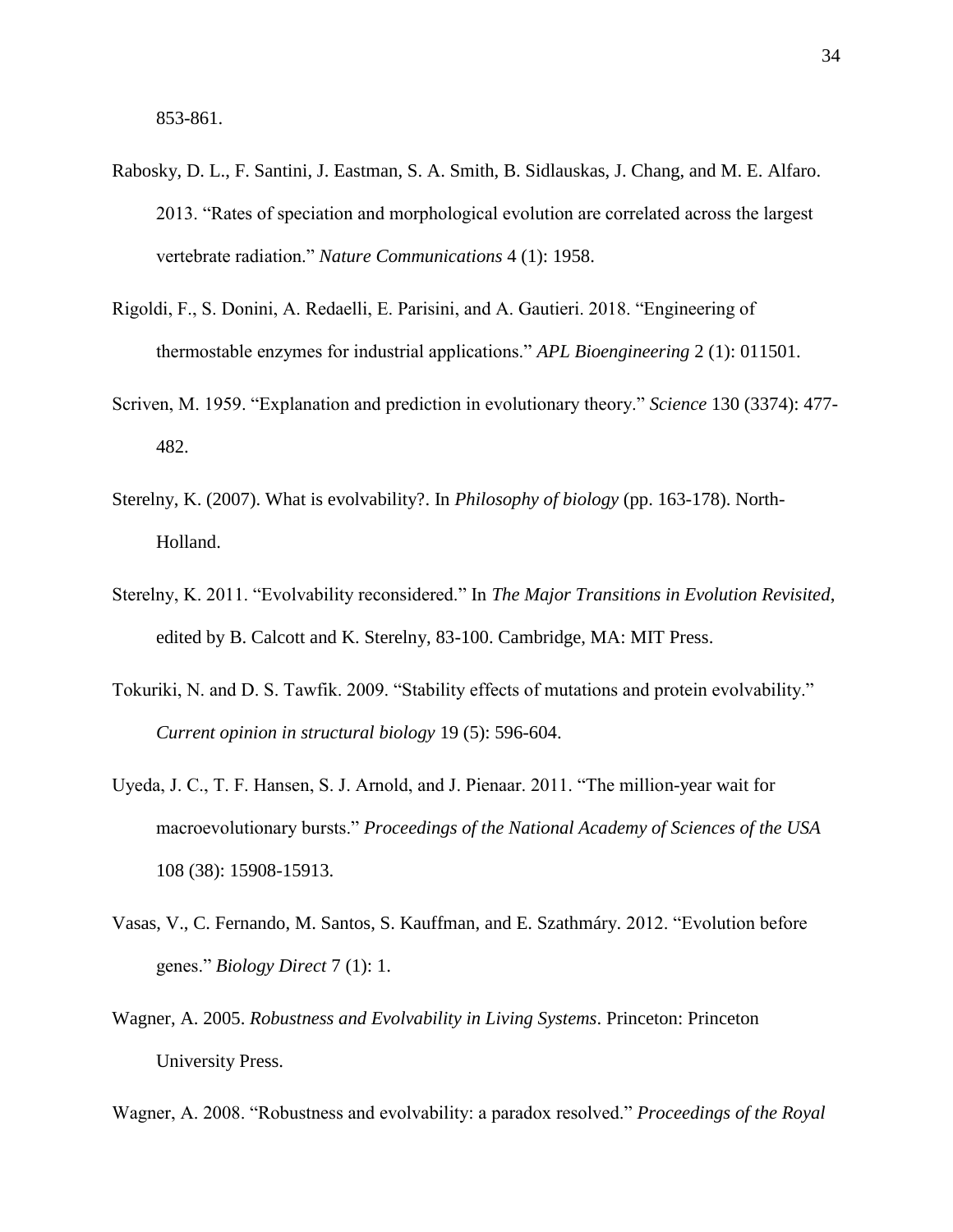*Society B: Biological Sciences* 275 (1630): 91-100.

- Wagner, G. P. and L. Altenberg. 1996. "Complex adaptations and the evolution of evolvability." *Evolution* 50 (3): 967-976.
- Wagner, G. P. and J. Draghi. 2010. "Evolution of evolvability." In *Evolution: The Extended Synthesis*, edited by G. Müller and M. Pigliucci, 379-399. Cambridge, MA: MIT Press.
- Widder, S., R. J. Allen, T. Pfeiffer et al. 2016. "Challenges in microbial ecology: building predictive understanding of community function and dynamics." *The ISME Journal* 10 (11): 2557-2568.
- Wilson, M. 2006. *Wandering Significance : An Essay on Conceptual Behavior*. Oxford: Oxford University Press.
- Woodward, J. 2014. "Scientific explanation." In *The Stanford Encyclopedia of Philosophy*, edited by E. N. Zalta http://plato.stanford.edu/entries/scientific-explanation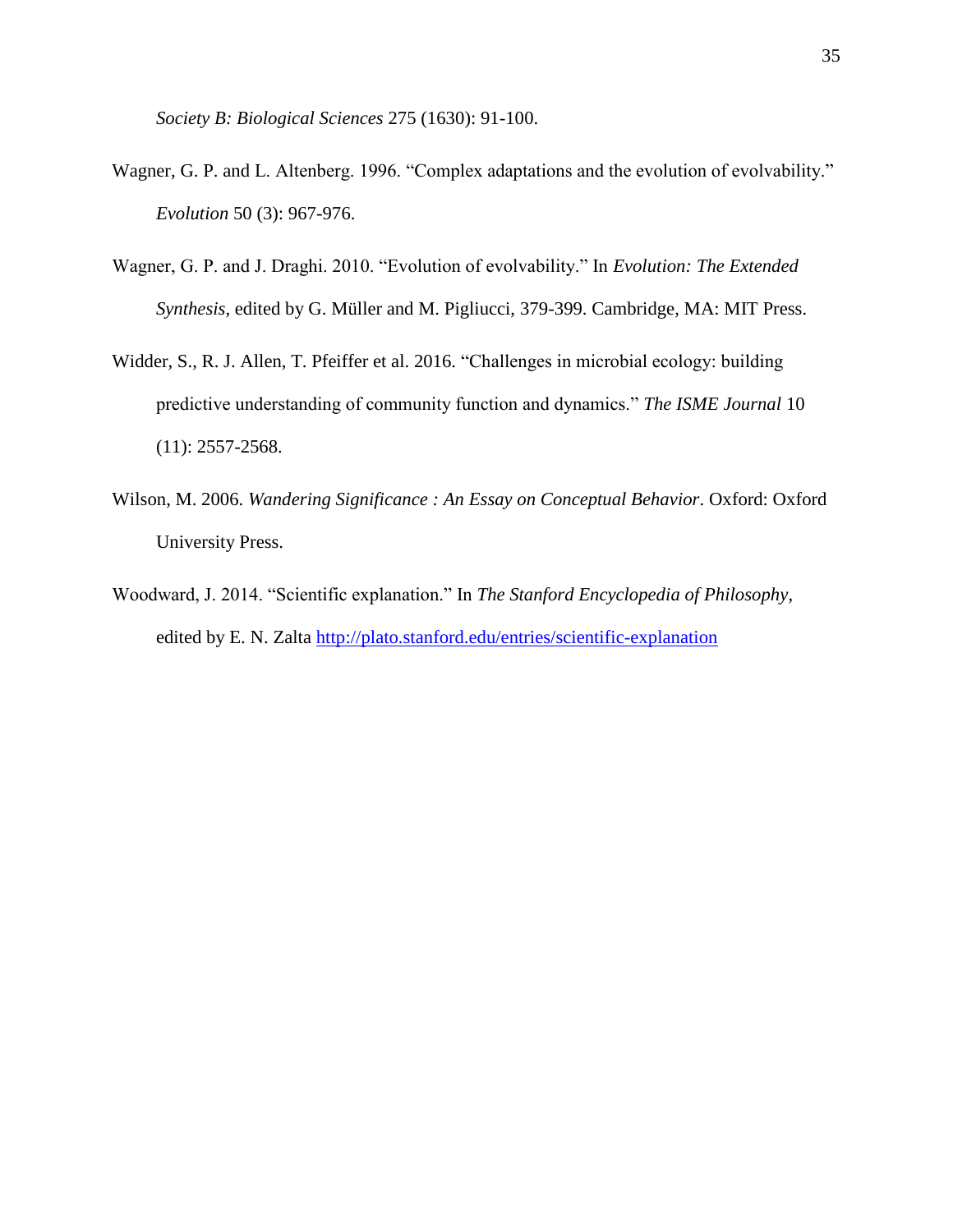#### **Figure captions**

**Figure 1.** Co-citation evolvability network. Nodes correspond to the most cited references in recent evolvability literature, and links to co-citation links, namely to frequency of being cited together. The network shows both a clustering of references by domains and an interdisciplinary landscape where many works are cited across disciplines. Full bibliographic records were gathered from ISI's Web of Science based on a search for publications containing "evolvability" in their title, keywords, or abstract, published in English between 2010 and 2021 (1469 papers, 60057 cited items). Software used: VOSviewer (version 1.6.17). Navigable network:

[https://app.vosviewer.com/?json=https://drive.google.com/uc?id=1X\\_gFeSqx0jtec0vaxaX7tR5H0Edovo](https://app.vosviewer.com/?json=https://drive.google.com/uc?id=1X_gFeSqx0jtec0vaxaX7tR5H0EdovoWu) [Wu](https://app.vosviewer.com/?json=https://drive.google.com/uc?id=1X_gFeSqx0jtec0vaxaX7tR5H0EdovoWu)

**Figure 2.** Definitional unification. Understood as a measurable disposition, this schema intends to unify different conceptions of evolvability (see Houle and Pélabon this volume). Note that the different possibilities displayed in the schema are neither exhaustive nor correspond to definitions of evolvability within disciplines; rather, they are illustrations of parameterizations that would result in a measurable sense of evolvability.

**Figure 3.** Evolvability as a multidisciplinary research agenda. Different disciplines representing different approaches to evolvability are keyed to phenomena on different timescales that bear specific relationships to one another. These disciplines and phenomena also exhibit correspondence with questions found in evolvability research, such as the genotype-phenotype map, conditional evolvability, or major transitions in evolvability. The dashed rectangle represents the classical picture of evolutionary research before the evolvability research agenda developed.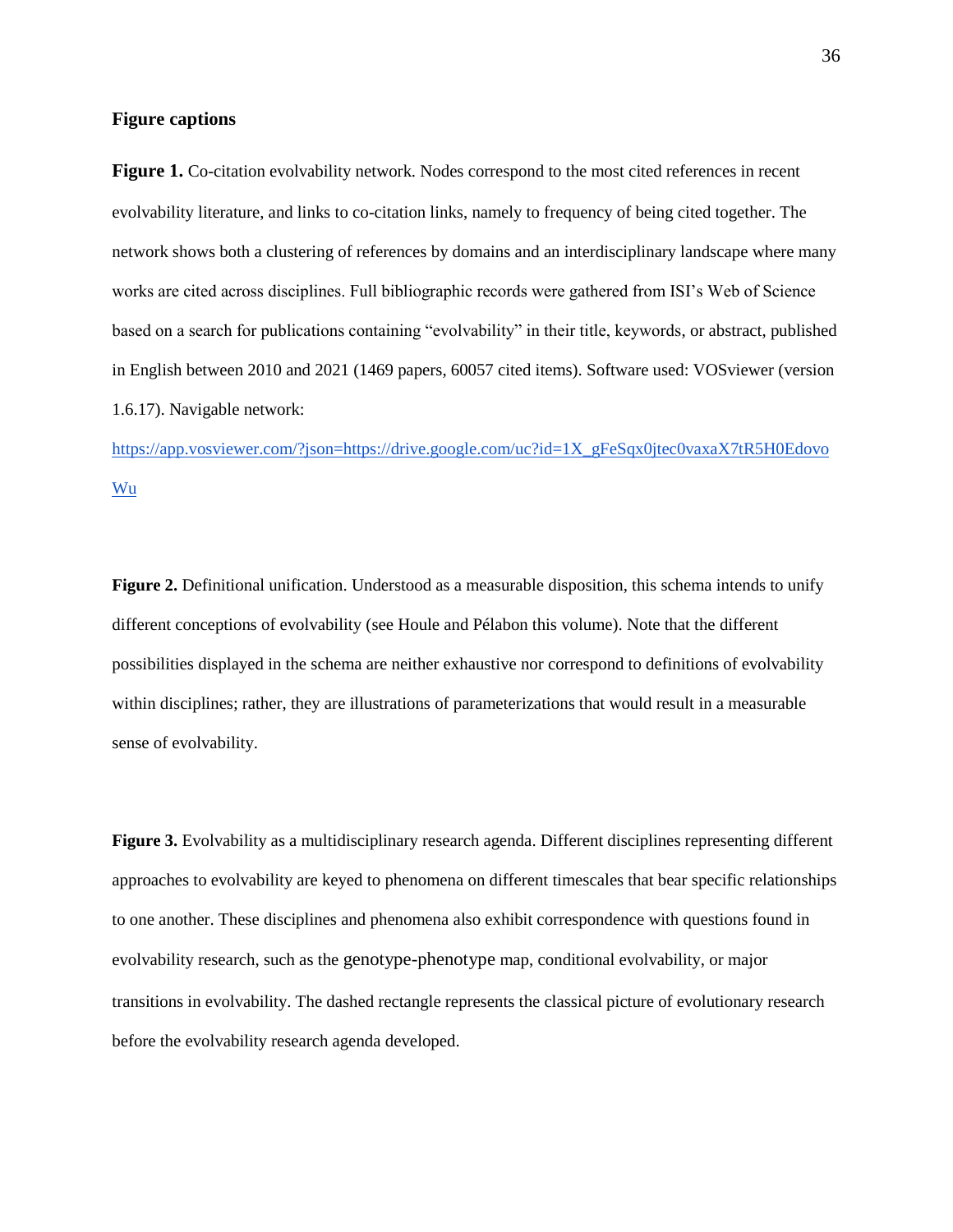



## **Evo-devo**

# **Quantitative genetics**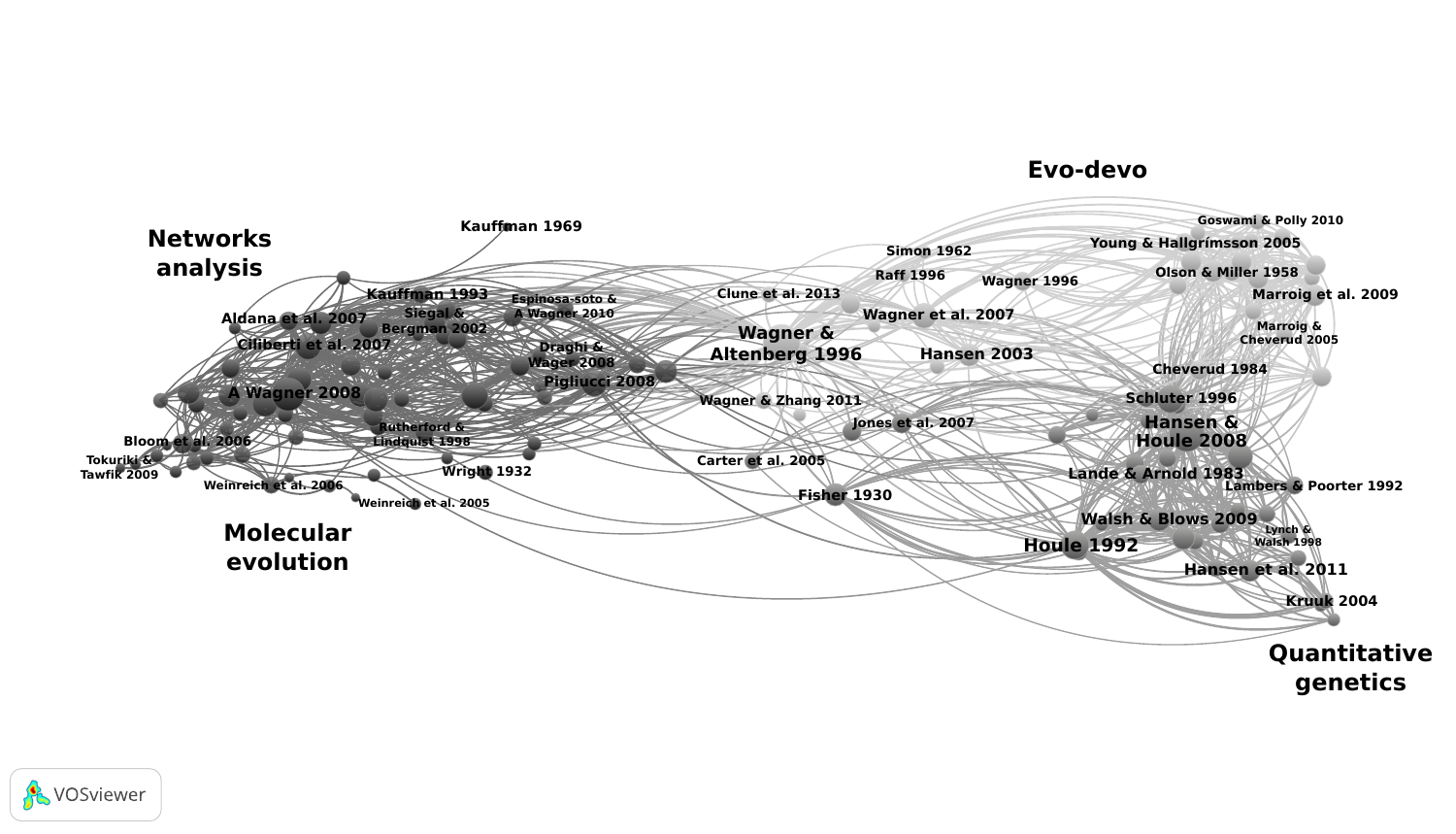